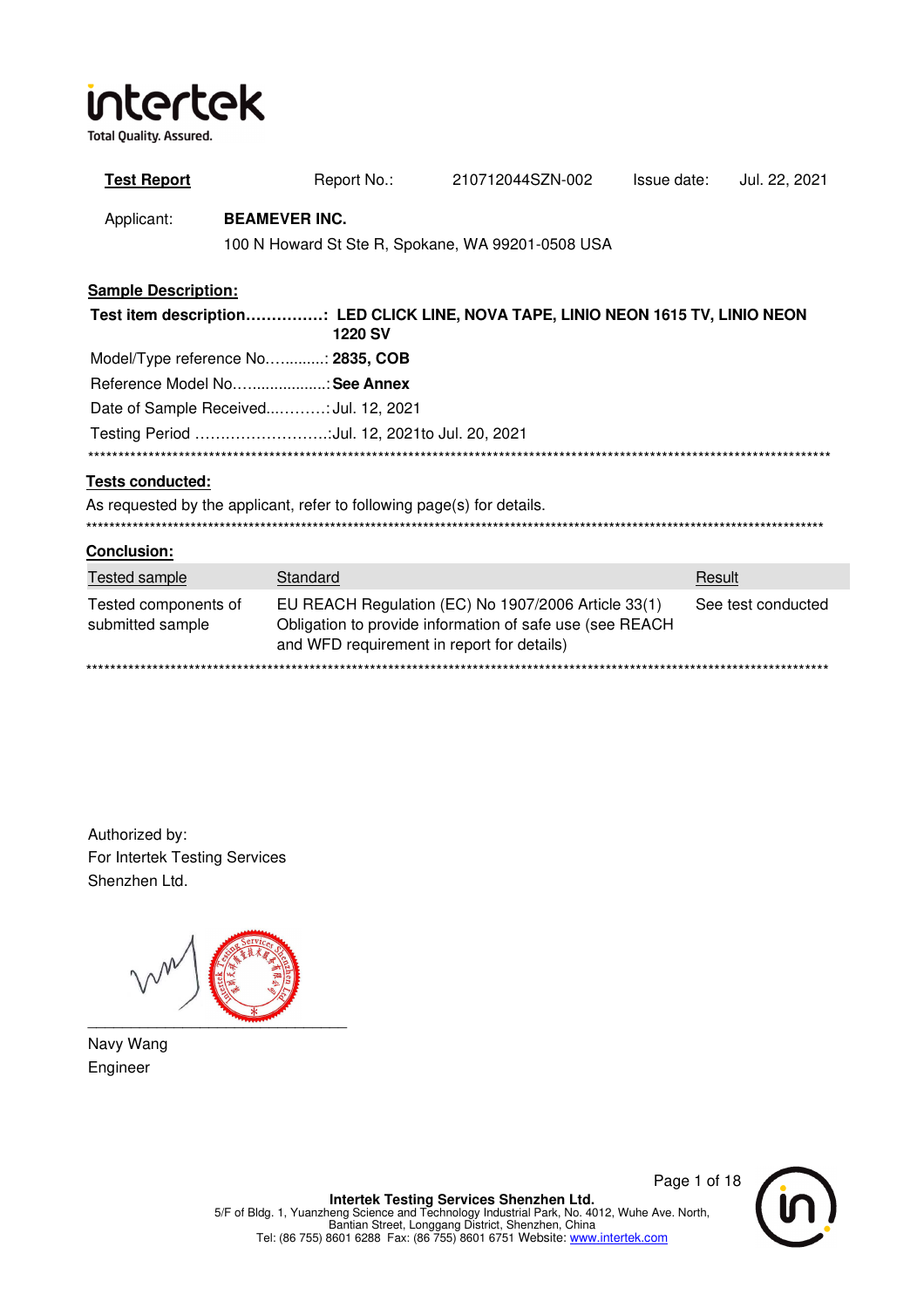

**Test Report** Report No.: 210712044SZN-002 Issue date: Jul. 22, 2021

### **219 SVHC Testing Results**

By Inductively Coupled Plasma Optical Emission Spectrometry, Ion Chromatography, UV-Visible Spectrophotometry, Gas Chromatographic - Mass Spectrometry, Liquid Chromatographic / Tandem Mass Spectrometer and High Performance Liquid Chromatography analysis.

|                               | Result %(w/w) $\theta$                       |
|-------------------------------|----------------------------------------------|
| <b>Chemical Substance</b>     | $(1+2+3+6+7+10+11+12+14+16)$ , $(4+13+29)$ , |
|                               | $(5+8+9+15+18+23+26+28+30+31)$ , (32)        |
| Tested SVHCs in Chemical list | ND                                           |

|                                     | Result $%$ (w/w)          |       |  |  |  |  |
|-------------------------------------|---------------------------|-------|--|--|--|--|
| <b>Chemical Substance</b>           | (17+19+20+21+22+24+25+27) | (33)  |  |  |  |  |
| No. 13 SVHC in Chemist list         | 0.022#                    | ND    |  |  |  |  |
| No. 15 SVHC in Chemist list         | 0.026#                    | ND    |  |  |  |  |
| No. 186 SVHC in Chemist list        | ND                        | 0.024 |  |  |  |  |
| Other tested SVHCs in Chemical list | ND                        | ND.   |  |  |  |  |

- − SVHC = Substance of very high concern
- $ND = Not detected$ .
- $Reporting limit = 0.010%$
- $\theta$  = Single result for each test component/group
- $#$  = The result of the mixed sample  $(17+19+20+21+22+24+25+27)$  did not exceed the limit, nevertheless it exceeded the limit /n (n is the number of the mixed samples).With consideration to dilution factor in a mixed testing, there may be one or more samples failed to meet the requirement.

### **219 SVHC Chemical list**

| No. | <b>Chemical Substance</b>                                 | CAS No.       | No. | <b>Chemical Substance</b>                                                                                                  | CAS No.                                                                      |
|-----|-----------------------------------------------------------|---------------|-----|----------------------------------------------------------------------------------------------------------------------------|------------------------------------------------------------------------------|
|     | Cobalt Dichloride A                                       | 7646-79-9     | 2   | Diarsenic Pentaoxide A                                                                                                     | 1303-28-2                                                                    |
| 3   | Diarsenic Trioxide $\Lambda$                              | 1327-53-3     | 4   | Lead Hydrogen Arsenate $\Delta$                                                                                            | 7784-40-9                                                                    |
| 5   | Triethyl Arsenate $\Delta$                                | 15606-95-8    | 6   | Sodium Dichromate $\Lambda$                                                                                                | 7789-12-0,<br>10588-01-9                                                     |
| 7   | Bis (Tributyltin) Oxide<br>(TBTO) $\Delta$                | 56-35-9       | 8   | Anthracene                                                                                                                 | 120-12-7                                                                     |
| 9   | 4.4'<br>Diaminodiphenylmethan<br>e (MDA)                  | 101-77-9      | 10  | Hexabromocyclododecane<br>(HBCDD) and All Major<br>Diastereoisomers Identified<br>$(α$ -HBCDD, $β$ -HBCDD, $γ$ -<br>HBCDD) | 25637-99-4 and<br>3194-55-6<br>(134237-50-6,<br>134237-51-7,<br>134237-52-8) |
| 11  | 5-Tert-Butyl-2,4,6-<br>Trinitro-m-Xylene (Musk<br>Xylene) | $81 - 15 - 2$ | 12  | Bis (2-Ethylhexyl) Phthalate<br>(DEHP)                                                                                     | 117-81-7                                                                     |

\*\*\*\*\*\*\*\*\*\*\*\*\*\*\*\*\*\*\*\*\*\*\*\*\*\*\*\*\*\*\*\*\*\*\*\*\*\*\*\*\*\*\*\*\*\*\*\*\*\*\*\*\*\*\*\*\*\*\*\*\*\*\*\*\*\*\*\*\*\*\*\*\*\*\*\*\*\*\*\*\*\*\*\*\*\*\*\*\*\*\*\*\*\*\*\*\*\*\*\*\*\*\*\*\*\*\*\*\*\*\*\*\*\*\*\*\*\*\*\*\*\*\*

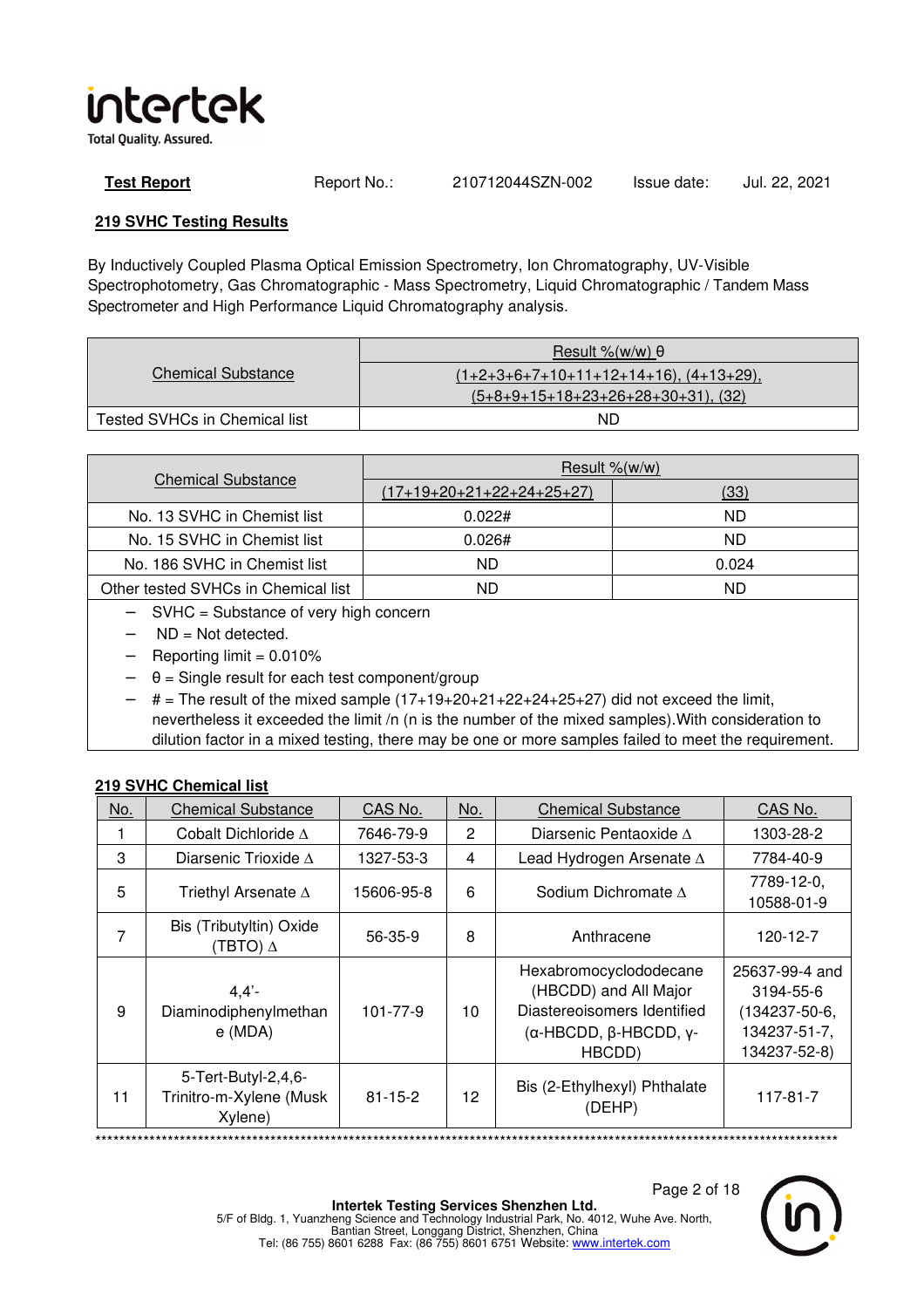**Test Report** Report No.: 210712044SZN-002 Issue date: Jul. 22, 2021

| No. | <b>Chemical Substance</b>                                                                | CAS No.                   | No. | <b>Chemical Substance</b>                                                               | CAS No.                                |
|-----|------------------------------------------------------------------------------------------|---------------------------|-----|-----------------------------------------------------------------------------------------|----------------------------------------|
| 13  | Dibutyl Phthalate (DBP)                                                                  | 84-74-2                   | 14  | Benzyl Butyl Phthalate (BBP)                                                            | 85-68-7                                |
| 15  | Short Chain Chlorinated<br>Paraffins (C10-13)                                            | 85535-84-8                | 16  | Lead Chromate A                                                                         | 7758-97-6                              |
| 17  | <b>Lead Chromate</b><br>Molybdate Sulphate Red<br>(C.I. Pigment Red 104) $\Delta$        | 12656-85-8                | 18  | <b>Lead Sulfochromate Yellow</b><br>(C.I. Pigment Yellow 34) $\Delta$                   | 1344-37-2                              |
| 19  | Tris (2-Chloroethyl)<br>Phosphate                                                        | 115-96-8                  | 20  | 2,4-Dinitrotoluene                                                                      | 121-14-2                               |
| 21  | Diisobutyl Phthalate<br>(DIBP)                                                           | 84-69-5                   | 22  | Coal Tar Pitch, High<br>Temperature                                                     | 65996-93-2                             |
| 23  | Anthracene Oil                                                                           | 90640-80-5                | 24  | Anthracene Oil, Anthracene<br>Paste, Distn. Lights                                      | 91995-17-4                             |
| 25  | Anthracene Oil,<br>Anthracene Paste,<br><b>Anthracene Fraction</b>                       | 91995-15-2                | 26  | Anthracene Oil, Anthracene-<br>low                                                      | 90640-82-7                             |
| 27  | Anthracene Oil,<br>Anthracene Paste                                                      | 90640-81-6                | 28  | Acrylamide                                                                              | 79-06-1                                |
| 29  | Boric Acid A                                                                             | 10043-35-3,<br>11113-50-1 | 30  | Disodium Tetraborate,<br>Anhydrous $\Delta$                                             | 1330-43-4,<br>12179-04-3,<br>1303-96-4 |
| 31  | <b>Tetraboron Disodium</b><br>Heptaoxide, Hydrate A                                      | 12267-73-1                | 32  | Sodium Chromate A                                                                       | 7775-11-3                              |
| 33  | Potassium Chromate ∆                                                                     | 7789-00-6                 | 34  | Ammonium Dichromate A                                                                   | 7789-09-5                              |
| 35  | Potassium Dichromate A                                                                   | 7778-50-9                 | 36  | Trichloroethylene                                                                       | 79-01-6                                |
| 37  | 2-Methoxyethanol                                                                         | 109-86-4                  | 38  | 2-Ethoxyethanol                                                                         | 110-80-5                               |
| 39  | Cobalt Sulphate A                                                                        | 10124-43-3                | 40  | Cobalt Dinitrate $\Delta$                                                               | 10141-05-6                             |
| 41  | Cobalt Carbonate A                                                                       | 513-79-1                  | 42  | Cobalt Diacetate A                                                                      | 71-48-7                                |
| 43  | Chromium Trioxide A                                                                      | 1333-82-0                 | 44  | Chromic Acid ∆<br>Dichromic Acid A<br>Oligomers of Chromic Acid<br>and Dichromic Acid A | 7738-94-5<br>13530-68-2                |
| 45  | Strontium ChromateA                                                                      | 7789-06-2                 | 46  | 2-ethoxyethyl acetate (2-EEA)                                                           | $111 - 15 - 9$                         |
| 47  | 1,2-Benzenedicarboxylic<br>acid, di-C7-11-branched<br>and linear alkyl esters<br>(DHNUP) | 68515-42-4                | 48  | Hydrazine                                                                               | 7803-57-8<br>302-01-2                  |
| 49  | 1-methyl-2-pyrrolidone                                                                   | 872-50-4                  | 50  | 1,2,3-trichloropropane                                                                  | $96 - 18 - 4$                          |
| 51  | 1,2-Benzenedicarboxylic<br>acid, di-C6-8-branched<br>alkyl esters, C7-rich<br>(DIHP)     | 71888-89-6                | 52  | Lead dipicrate <sup><math>\Delta</math></sup>                                           | 6477-64-1                              |
| 53  | Lead styphnate <sup>A</sup>                                                              | 15245-44-0                | 54  | Lead azide; Lead diazide $\Delta$                                                       | 13424-46-9                             |

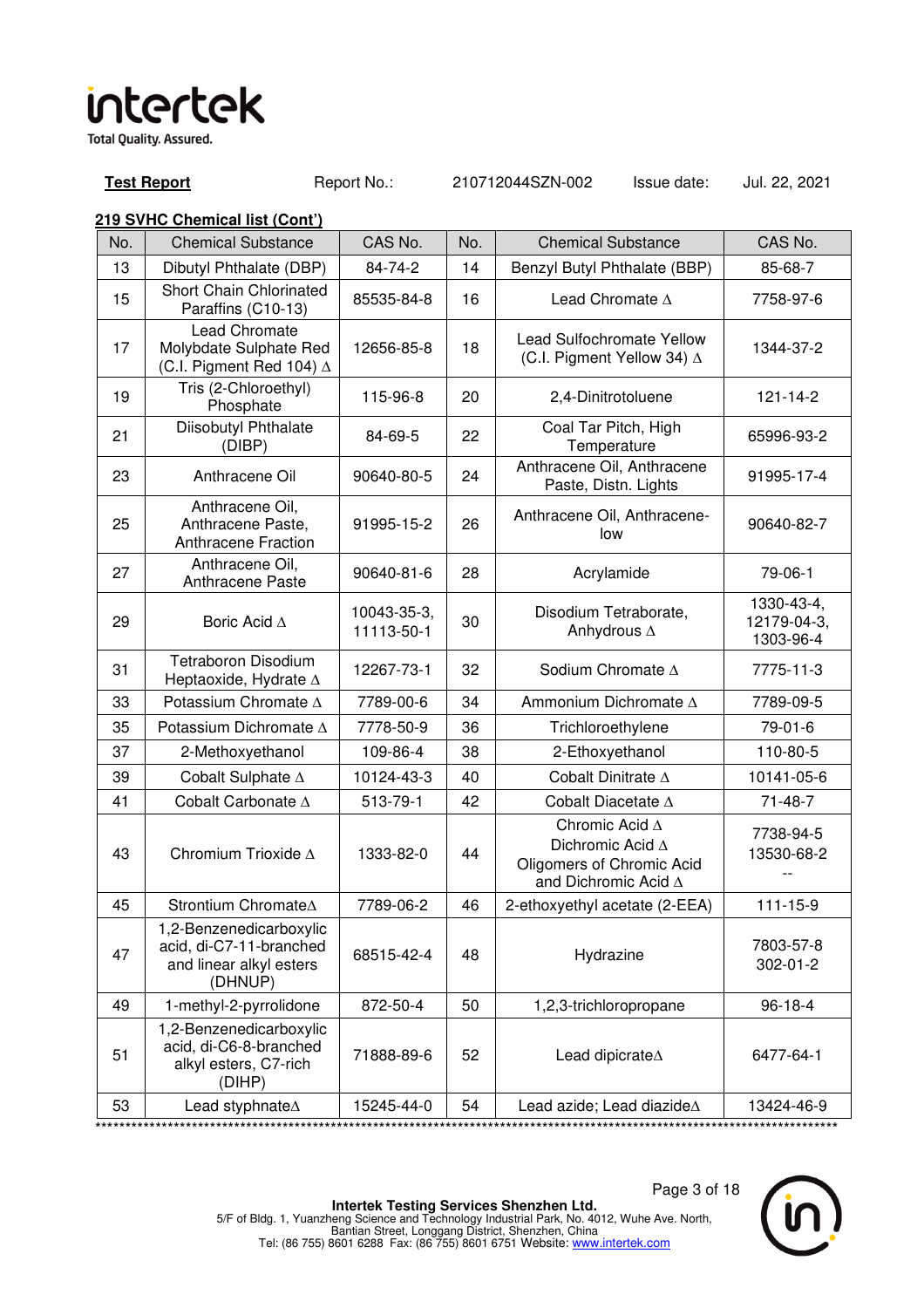**Test Report** Report No.: 210712044SZN-002 Issue date: Jul. 22, 2021

### **219 SVHC Chemical list (Cont')**

| No. | <b>Chemical Substance</b>                                                                                                                                                                                                                             | CAS No.                         | No. | <b>Chemical Substance</b>                                                                                                                                                                                                                                                | CAS No.                       |
|-----|-------------------------------------------------------------------------------------------------------------------------------------------------------------------------------------------------------------------------------------------------------|---------------------------------|-----|--------------------------------------------------------------------------------------------------------------------------------------------------------------------------------------------------------------------------------------------------------------------------|-------------------------------|
| 55  | Phenolphthalein                                                                                                                                                                                                                                       | 77-09-8                         | 56  | 2,2'-dichloro-4,4'-<br>methylenedianiline (MOCA)                                                                                                                                                                                                                         | $101 - 14 - 4$                |
| 57  | N,N-dimethylacetamide<br>(DMAC)                                                                                                                                                                                                                       | 127-19-5                        | 58  | Trilead diarsenateA                                                                                                                                                                                                                                                      | 3687-31-8                     |
| 59  | Calcium arsenate $\Delta$                                                                                                                                                                                                                             | 7778-44-1                       | 60  | Arsenic acid $\Delta$                                                                                                                                                                                                                                                    | 7778-39-4                     |
| 61  | Bis(2-methoxyethyl) ether                                                                                                                                                                                                                             | 111-96-6                        | 62  | 1,2-Dichloroethane                                                                                                                                                                                                                                                       | 107-06-2                      |
| 63  | $4-(1,1,3,3-$<br>tetramethylbutyl)phenol,<br>(4-tert-Octylphenol)                                                                                                                                                                                     | 140-66-9                        | 64  | 2-Methoxyaniline; o-Anisidine                                                                                                                                                                                                                                            | $90 - 04 - 0$                 |
| 65  | Bis(2-methoxyethyl)<br>phthalate (DMEP)                                                                                                                                                                                                               | 117-82-8                        | 66  | Formaldehyde, oligomeric<br>reaction products with aniline<br>(technical MDA)                                                                                                                                                                                            | 25214-70-4                    |
| 67  | Pentazinc chromate<br>octahydroxide∆                                                                                                                                                                                                                  | 49663-84-5                      | 68  | Potassium<br>hydroxyoctaoxodizincate di-<br>chromate∆                                                                                                                                                                                                                    | 11103-86-9                    |
| 69  | Dichromium<br>tris(chromate) $\Delta$                                                                                                                                                                                                                 | 24613-89-6                      | 70  | Aluminosilicate Refractory<br>Ceramic Fibres A                                                                                                                                                                                                                           | (Index No. 650-<br>$017-00-8$ |
| 71  | Zirconia Aluminosilicate<br><b>Refractory Ceramic</b><br>Fibres $\Delta$                                                                                                                                                                              | (Index No.<br>650-017-00-<br>8) | 72  | 1,2-bis(2-<br>methoxyethoxy) ethane<br>(TEGDME; triglyme)                                                                                                                                                                                                                | 112-49-2                      |
| 73  | 1,2-dimethoxyethane;<br>ethylene glycol dimethyl<br>ether (EGDME)                                                                                                                                                                                     | $110 - 71 - 4$                  | 74  | Diboron trioxideA                                                                                                                                                                                                                                                        | 1303-86-2                     |
| 75  | Formamide                                                                                                                                                                                                                                             | 75-12-7                         | 76  | Lead(II)<br>bis(methanesulfonate) $\Delta$                                                                                                                                                                                                                               | 17570-76-2                    |
| 77  | TGIC (1,3,5-<br>tris(oxiranylmethyl)-<br>1,3,5-triazine-<br>2,4,6(1H,3H,5H)-trione)                                                                                                                                                                   | 2451-62-9                       | 78  | $\beta$ -TGIC (1,3,5-tris[(2S and<br>2R)-2,3-epoxypropyl]-1,3,5-<br>triazine-2,4,6-(1H,3H,5H)-<br>trione)                                                                                                                                                                | 59653-74-6                    |
| 79  | $4,4'$ -<br>bis(dimethylamino)benzo<br>phenone (Michler's<br>ketone)                                                                                                                                                                                  | 90-94-8                         | 80  | N,N,N',N'-tetramethyl-4,4'-<br>methylenedianiline (Michler's<br>base)                                                                                                                                                                                                    | $101 - 61 - 1$                |
| 81  | [4-[4,4'-bis(dimethylamino)<br>benzhydrylidene]cyclohe<br>xa-2,5-dien-1-<br>ylidene]dimethylammoni<br>um chloride (C.I. Basic<br>Violet 3) [with $\geq$ 0.1% of<br>Michler's ketone (EC No.<br>202-027-5) or Michler's<br>base (EC No. 202-959-<br>2) | 548-62-9                        | 82  | [4-[[4-anilino-1-naphthyl][4-<br>(dimethylamino)phenyl]methyl<br>ene]cyclohexa-2,5-dien-1-<br>ylidene] dimethylammonium<br>chloride (C.I. Basic Blue<br>26) [with $\geq 0.1\%$ of Michler's<br>ketone (EC No. 202-027-5) or<br>Michler's base (EC No. 202-<br>$959 - 2)$ | 2580-56-5                     |

\*\*\*\*\*\*\*\*\*\*\*\*\*\*\*\*\*\*\*\*\*\*\*\*\*\*\*\*\*\*\*\*\*\*\*\*\*\*\*\*\*\*\*\*\*\*\*\*\*\*\*\*\*\*\*\*\*\*\*\*\*\*\*\*\*\*\*\*\*\*\*\*\*\*\*\*\*\*\*\*\*\*\*\*\*\*\*\*\*\*\*\*\*\*\*\*\*\*\*\*\*\*\*\*\*\*\*\*\*\*\*\*\*\*\*\*\*\*\*\*\*\*\*

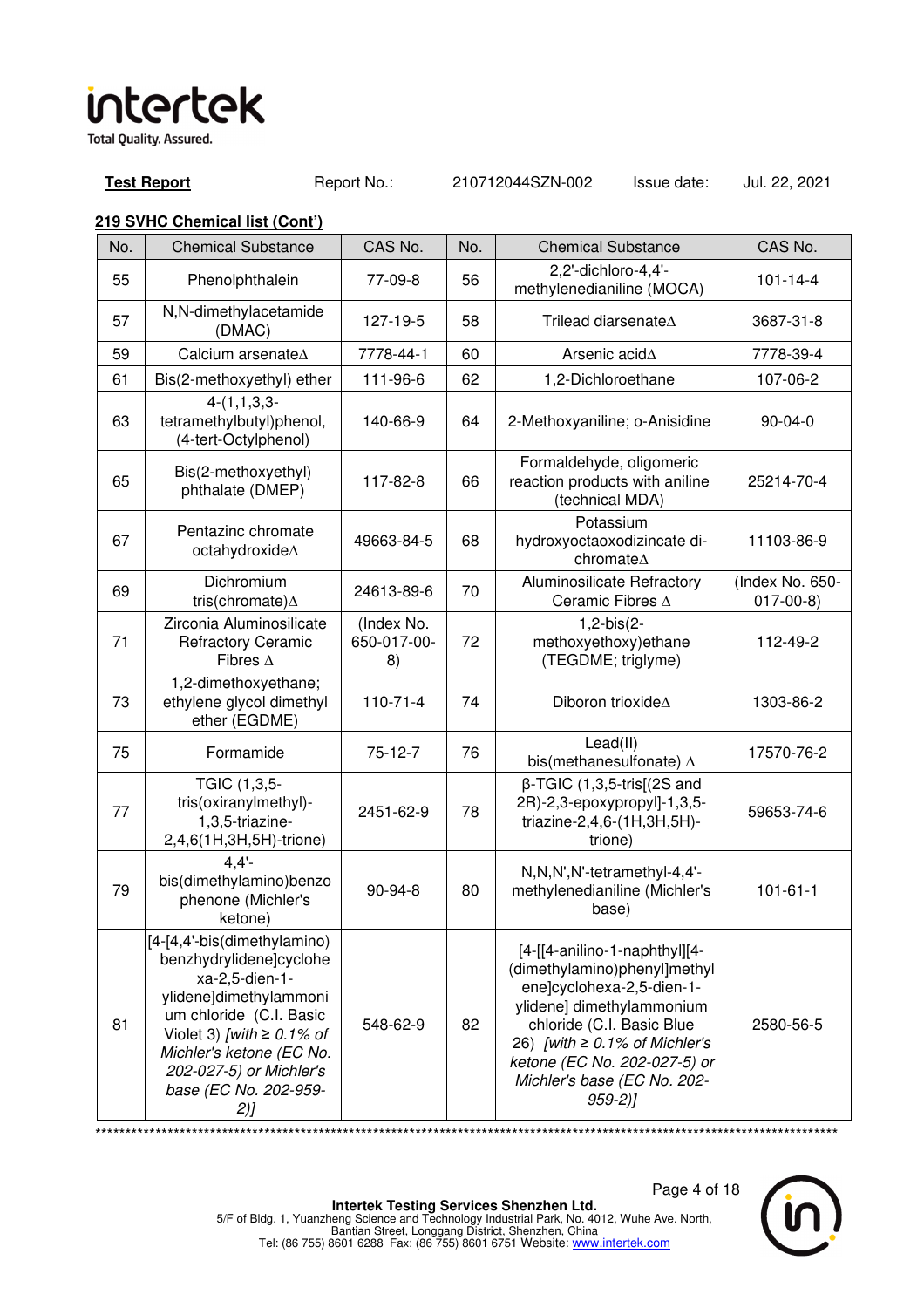**Total Quality. Assured.** 

**Test Report** Report No.: 210712044SZN-002 Issue date: Jul. 22, 2021

### **219 SVHC Chemical list (Cont')**

| No. | <b>Chemical Substance</b>                                                                                                                                                                                                         | CAS No.        | No. | <b>Chemical Substance</b>                                                                                                                                                                  | CAS No.        |
|-----|-----------------------------------------------------------------------------------------------------------------------------------------------------------------------------------------------------------------------------------|----------------|-----|--------------------------------------------------------------------------------------------------------------------------------------------------------------------------------------------|----------------|
| 83  | $\alpha, \alpha$ -Bis[4-<br>(dimethylamino)phenyl]-4<br>(phenylamino)naphthalene<br>-1-methanol (C.I. Solvent<br>Blue 4) [with $\geq 0.1\%$ of<br>Michler's ketone (EC No.<br>202-027-5) or Michler's<br>base (EC No. 202-959-2)] | 6786-83-0      | 84  | 4,4'-bis(dimethylamino)-4"-<br>(methylamino)trityl alcohol<br>[with $\geq 0.1\%$ of Michler's<br>ketone (EC No. 202-027-5) or<br>Michler's base (EC No. 202-<br>$959-2]$                   | $561 - 41 - 1$ |
| 85  | Bis(pentabromophenyl)<br>ether (decabromodiphenyl<br>ether; DecaBDE)                                                                                                                                                              | 1163-19-5      | 86  | Pentacosafluorotridecanoic<br>acid                                                                                                                                                         | 72629-94-8     |
| 87  | Tricosafluorododecanoic<br>acid                                                                                                                                                                                                   | 307-55-1       | 88  | Henicosafluoroundecanoic<br>acid                                                                                                                                                           | 2058-94-8      |
| 89  | Heptacosafluorotetradeca<br>noic acid                                                                                                                                                                                             | 376-06-7       | 90  | Diazene-1,2-dicarboxamide<br>(C,C'-azodi(formamide))                                                                                                                                       | 123-77-3       |
|     | Cyclohexane-1,2-<br>dicarboxylic anhydride [1]                                                                                                                                                                                    | 85-42-7        |     | Hexahydromethylphthalic<br>anhydride [1],                                                                                                                                                  | 25550-51-0     |
|     | cis-cyclohexane-1,2-<br>dicarboxylic anhydride [2]                                                                                                                                                                                | 13149-00-<br>3 |     | Hexahydro-4-methylphthalic<br>anhydride [2],                                                                                                                                               | 19438-60-9     |
| 91  | trans-cyclohexane-1,2-<br>dicarboxylic anhydride [3]                                                                                                                                                                              | 14166-21-      | 92  | Hexahydro-1-methylphthalic<br>anhydride [3],                                                                                                                                               | 48122-14-1     |
|     | [The individual cis- [2] and<br>trans- [3] isomer                                                                                                                                                                                 | 3              |     | Hexahydro-3-methylphthalic<br>anhydride [4]                                                                                                                                                | 57110-29-9     |
|     | substances and all<br>possible combinations of<br>the cis- and trans-isomers<br>[1] are covered<br>by this entry].                                                                                                                |                |     | [The individual isomers [2], [3]<br>and [4] (including their cis-<br>and trans-stereo isomeric<br>forms) and all possible<br>combinations of the isomers<br>[1] are covered by this entry] |                |
|     | 4-Nonylphenol, branched<br>and linear<br>[substances with a linear                                                                                                                                                                |                |     |                                                                                                                                                                                            |                |
| 93  | and/or branched alkyl<br>chain with a carbon<br>number of 9 covalently<br>bound in position 4 to<br>phenol, covering also<br>UVCB- and well-defined                                                                               |                | 94  | $4-(1,1,3,3-$<br>tetramethylbutyl)phenol,<br>ethoxylated<br>[covering well-defined<br>substances and UVCB                                                                                  |                |
|     | substances which include<br>any of the individual<br>isomers or a combination<br>thereof]                                                                                                                                         |                |     | substances, polymers and<br>homologues]                                                                                                                                                    |                |

\*\*\*\*\*\*\*\*\*\*\*\*\*\*\*\*\*\*\*\*\*\*\*\*\*\*\*\*\*\*\*\*\*\*\*\*\*\*\*\*\*\*\*\*\*\*\*\*\*\*\*\*\*\*\*\*\*\*\*\*\*\*\*\*\*\*\*\*\*\*\*\*\*\*\*\*\*\*\*\*\*\*\*\*\*\*\*\*\*\*\*\*\*\*\*\*\*\*\*\*\*\*\*\*\*\*\*\*\*\*\*\*\*\*\*\*\*\*\*\*\*\*\*\*\*\*\*

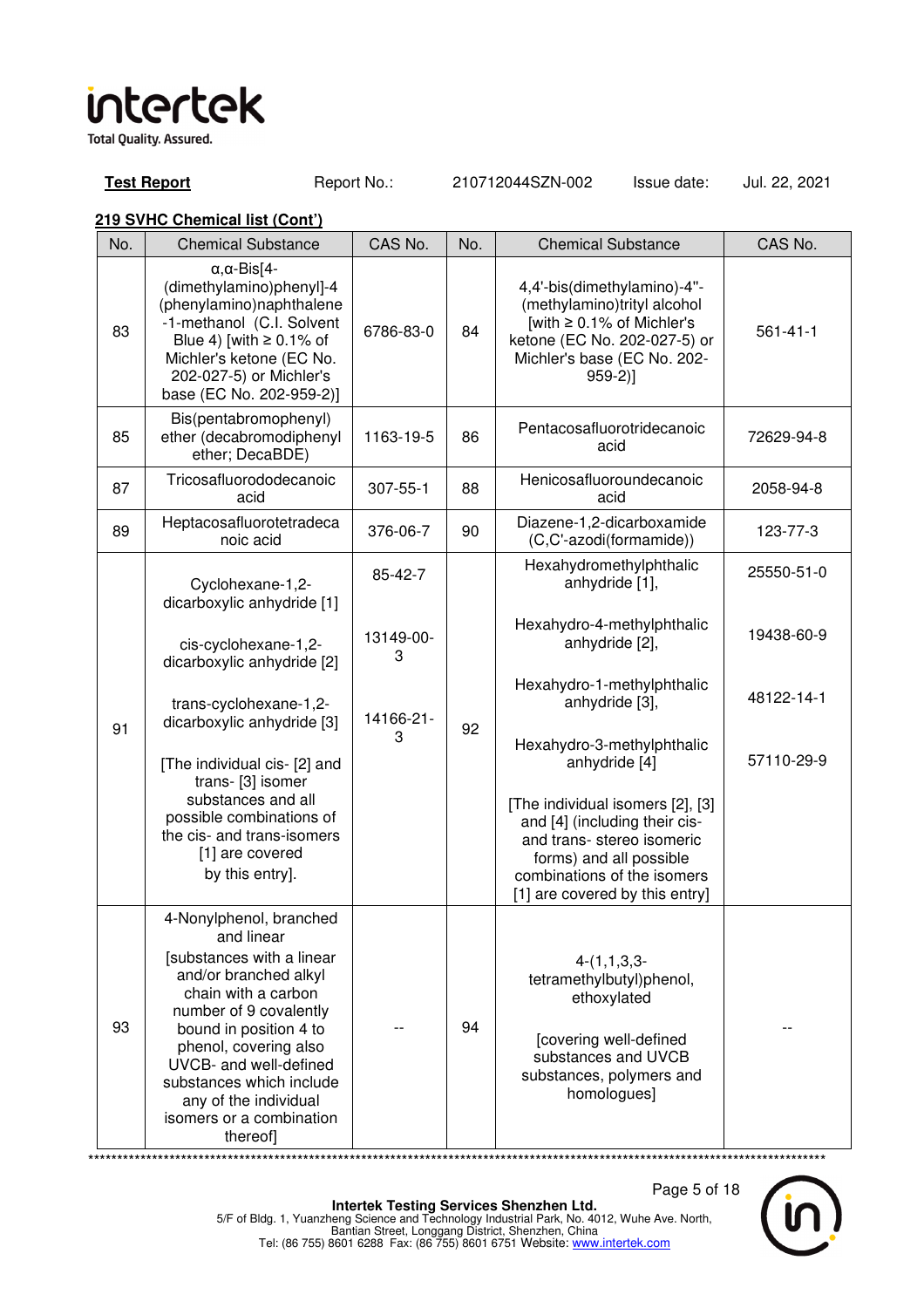**Test Report** Report No.: 210712044SZN-002 Issue date: Jul. 22, 2021

| No. | <b>Chemical Substance</b>                                                                                                                                                                                                                                                                                                                                                           | CAS No.    | No. | <b>Chemical Substance</b>                                              | CAS No.     |
|-----|-------------------------------------------------------------------------------------------------------------------------------------------------------------------------------------------------------------------------------------------------------------------------------------------------------------------------------------------------------------------------------------|------------|-----|------------------------------------------------------------------------|-------------|
| 95  | Methoxyacetic acid                                                                                                                                                                                                                                                                                                                                                                  | 625-45-6   | 96  | N,N-dimethylformamide                                                  | 68-12-2     |
| 97  | Dibutyltin dichloride<br>(DBTC) $\Delta$                                                                                                                                                                                                                                                                                                                                            | 683-18-1   | 98  | Lead monoxide (Lead oxide)<br>Δ                                        | 1317-36-8   |
| 99  | Orange lead (Lead<br>tetroxide) $\Delta$                                                                                                                                                                                                                                                                                                                                            | 1314-41-6  | 100 | Lead bis(tetrafluoroborate) $\Delta$                                   | 13814-96-5  |
| 101 | <b>Trilead</b><br>bis(carbonate)dihydroxide<br>Δ                                                                                                                                                                                                                                                                                                                                    | 1319-46-6  | 102 | Lead titanium trioxideA                                                | 12060-00-3  |
| 103 | Lead titanium zirconium<br>oxide $\Delta$                                                                                                                                                                                                                                                                                                                                           | 12626-81-2 | 104 | Silicic acid, lead salt $\Delta$                                       | 11120-22-2  |
| 105 | Silicic acid (H2Si2O5),<br>barium salt (1:1), lead-<br>doped $\Delta$<br>[with lead (Pb) content<br>above the applicable<br>generic concentration limit<br>for 'toxicity for reproduction'<br>Repr. 1A (CLP) or category<br>1 (DSD); the substance is a<br>member of the group entry<br>of lead compounds, with<br>index number 082-001-00-6<br>in Regulation (EC) No<br>1272/2008] | 68784-75-8 | 106 | 1-bromopropane (n-propyl<br>bromide)                                   | 106-94-5    |
| 107 | Methyloxirane (Propylene<br>oxide)                                                                                                                                                                                                                                                                                                                                                  | 75-56-9    | 108 | 1,2-Benzenedicarboxylic acid,<br>dipentylester, branched and<br>linear | 84777-06-0  |
| 109 | Diisopentylphthalate (DIPP)                                                                                                                                                                                                                                                                                                                                                         | 605-50-5   | 110 | N-pentyl-isopentylphthalate                                            | 776297-69-9 |
| 111 | 1,2-diethoxyethane                                                                                                                                                                                                                                                                                                                                                                  | 629-14-1   | 112 | Acetic acid, lead salt, basic∆                                         | 51404-69-4  |
| 113 | Lead oxide sulfate $\Delta$                                                                                                                                                                                                                                                                                                                                                         | 12036-76-9 | 114 | [Phthalato(2-)]dioxotrilead $\Delta$                                   | 69011-06-9  |
| 115 | Dioxobis(stearato)trilead $\Delta$                                                                                                                                                                                                                                                                                                                                                  | 12578-12-0 | 116 | Fatty acids, C16-18, lead<br>salts $\Delta$                            | 91031-62-8  |
| 117 | Lead cynamidate $\Delta$                                                                                                                                                                                                                                                                                                                                                            | 20837-86-9 | 118 | Lead dinitrate <sup><math>\Delta</math></sup>                          | 10099-74-8  |
| 119 | Pentalead tetraoxide<br>sulphate $\Delta$                                                                                                                                                                                                                                                                                                                                           | 12065-90-6 | 120 | Pyrochlore, antimony lead<br>yellow∆                                   | 8012-00-8   |

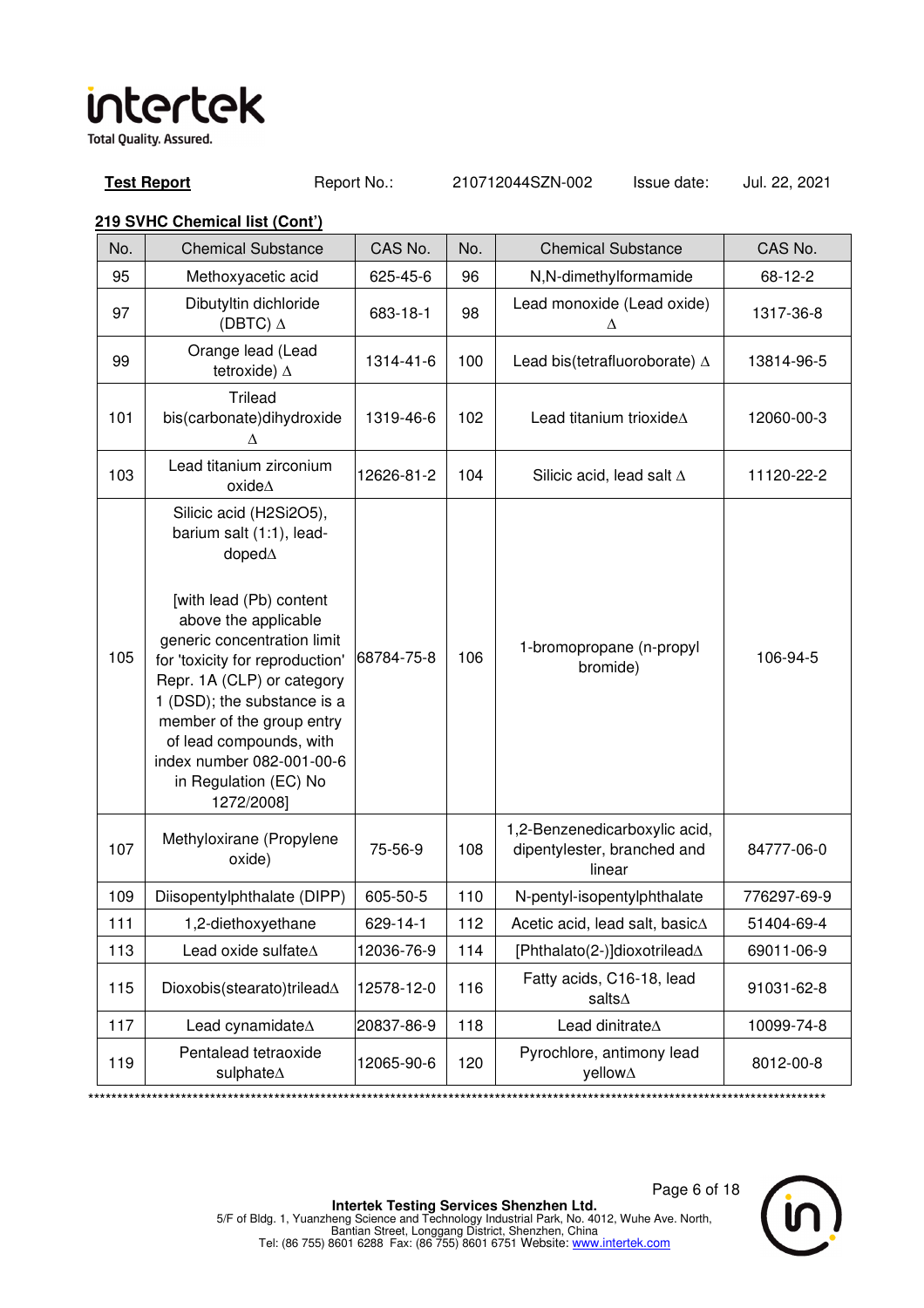**Test Report** Report No.: 210712044SZN-002 Issue date: Jul. 22, 2021

| No. | <b>Chemical Substance</b>                                | CAS No.       | No. | <b>Chemical Substance</b>                                                                                                                                                                                                                                                                                                                                                | CAS No.        |
|-----|----------------------------------------------------------|---------------|-----|--------------------------------------------------------------------------------------------------------------------------------------------------------------------------------------------------------------------------------------------------------------------------------------------------------------------------------------------------------------------------|----------------|
| 121 | Sulfurous acid, lead salt,<br>dibasic $\Delta$           | 62229-08-7    | 122 | Tetraethyllead∆                                                                                                                                                                                                                                                                                                                                                          | 78-00-2        |
| 123 | Tetralead trioxide<br>sulphate∆                          | 12202-17-4    | 124 | Trilead dioxide phosphonate∆                                                                                                                                                                                                                                                                                                                                             | 12141-20-7     |
| 125 | Furan                                                    | 110-00-9      | 126 | Diethyl sulphate                                                                                                                                                                                                                                                                                                                                                         | 64-67-5        |
| 127 | Dimethyl sulphate                                        | $77 - 78 - 1$ | 128 | 3-ethyl-2-methyl-2-(3-<br>methylbutyl)-1,3-oxazolidine                                                                                                                                                                                                                                                                                                                   | 143860-04-2    |
| 129 | Dinoseb (6-sec-butyl-<br>2,4-dinitrophenol)              | 88-85-7       | 130 | 4,4'-methylenedi-o-toluidine                                                                                                                                                                                                                                                                                                                                             | 838-88-0       |
| 131 | 4,4'-oxydianiline and its<br>salts                       | 101-80-4      | 132 | 4-aminoazobenzene                                                                                                                                                                                                                                                                                                                                                        | 60-09-3        |
| 133 | 4-methyl-m-<br>phenylenediamine<br>(toluene-2,4-diamine) | 95-80-7       | 134 | 6-methoxy-m-toluidine (p-<br>cresidine)                                                                                                                                                                                                                                                                                                                                  | $120 - 71 - 8$ |
| 135 | Biphenyl-4-ylamine                                       | $92 - 67 - 1$ | 136 | o-aminoazotoluene [(4-o-<br>tolylazo-o-toluidine])                                                                                                                                                                                                                                                                                                                       | 97-56-3        |
| 137 | o-toluidine                                              | 95-53-4       | 138 | N-methylacetamide                                                                                                                                                                                                                                                                                                                                                        | 79-16-3        |
| 139 | Cadmium∆                                                 | 7440-43-9     | 140 | Cadmium oxideA                                                                                                                                                                                                                                                                                                                                                           | 1306-19-0      |
| 141 | Dipentyl phthalate (DPP)                                 | 131-18-0      | 142 | 4-Nonylphenol, branched and<br>linear, ethoxylated<br>[substances with a linear<br>and/or branched alkyl chain<br>with a carbon number of 9<br>covalently bound in position 4<br>to phenol, ethoxylated<br>covering UVCB- and well-<br>defined substances, polymers<br>and homologues, which<br>include any of the individual<br>isomers and/or combinations<br>thereof] |                |
| 143 | Ammonium<br>pentadecafluorooctanoat<br>e (APFO)          | 3825-26-1     | 144 | Pentadecafluorooctanoic acid<br>(PFOA)                                                                                                                                                                                                                                                                                                                                   | 335-67-1       |

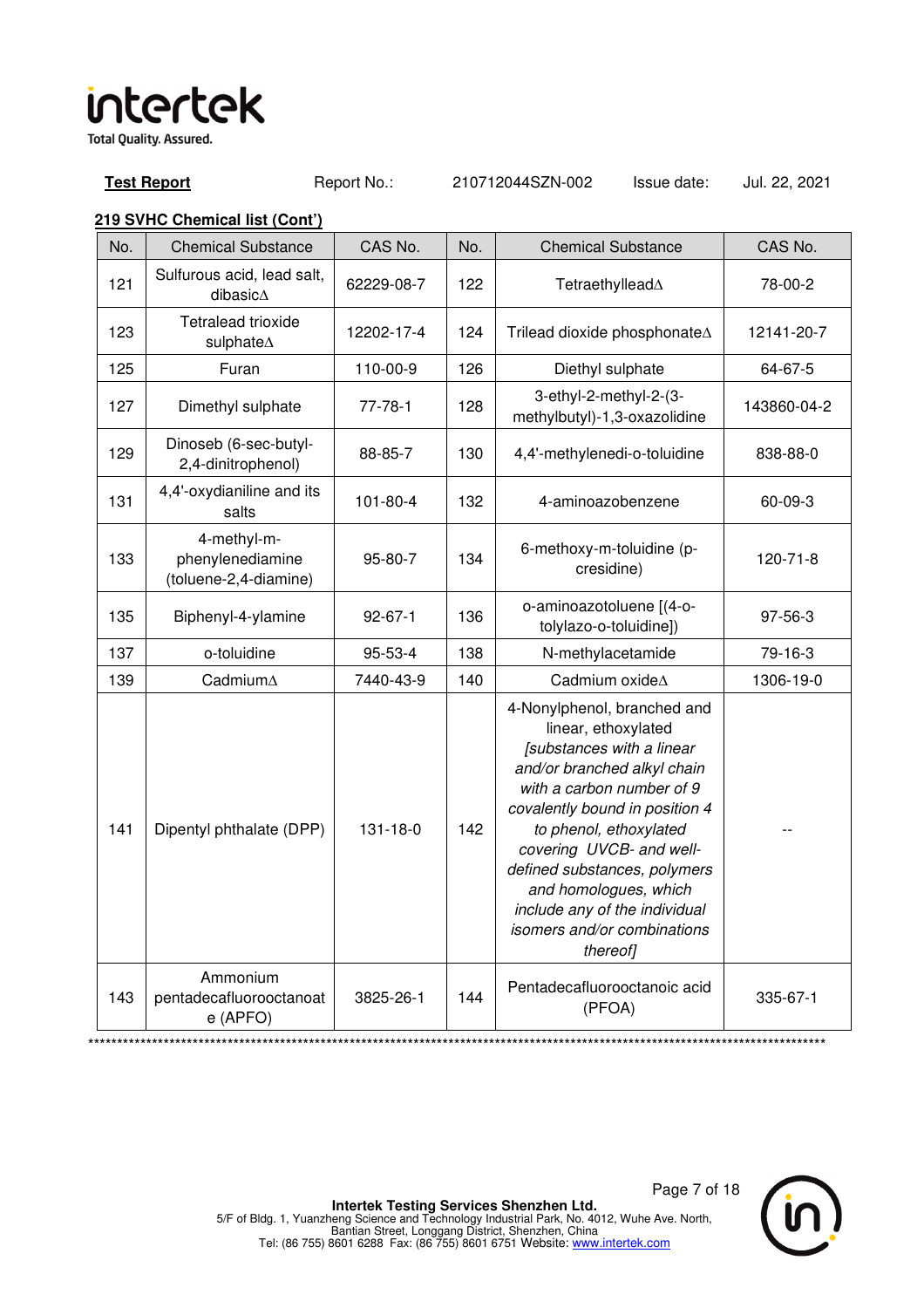**Test Report** Report No.: 210712044SZN-002 Issue date: Jul. 22, 2021

### **219 SVHC Chemical list (Cont')**

| No. | <b>Chemical Substance</b>                                                                                                                                                                                                                                                                             | CAS No.                   | No. | <b>Chemical Substance</b>                                                                                                                                                                                     | CAS No.                   |
|-----|-------------------------------------------------------------------------------------------------------------------------------------------------------------------------------------------------------------------------------------------------------------------------------------------------------|---------------------------|-----|---------------------------------------------------------------------------------------------------------------------------------------------------------------------------------------------------------------|---------------------------|
| 145 | Cadmium sulphide A                                                                                                                                                                                                                                                                                    | 1306-23-6                 | 146 | Disodium 3,3'-[[1,1'-biphenyl]-<br>4,4'-diylbis(azo)]bis(4-<br>aminonaphthalene-1-<br>sulphonate) (C.I. Direct Red<br>28)                                                                                     | 573-58-0                  |
| 147 | Disodium 4-amino-3-[[4'-<br>$[(2,4 -$<br>diaminophenyl)azo][1,1'-<br>biphenyl]-4-yl]azo] -5-<br>hydroxy-6-<br>(phenylazo)naphthalene-<br>2,7-disulphonate (C.I.<br>Direct Black 38)                                                                                                                   | 1937-37-7                 | 148 | Dihexyl phthalate (DnHP)                                                                                                                                                                                      | 84-75-3                   |
| 149 | Imidazolidine-2-thione (2-<br>imidazoline-2-thiol)                                                                                                                                                                                                                                                    | 96-45-7                   | 150 | Lead di(acetate) $\Delta$                                                                                                                                                                                     | 301-04-2                  |
| 151 | Trixylyl phosphate                                                                                                                                                                                                                                                                                    | 25155-23-1                | 152 | 1,2-Benzenedicarboxylic<br>acid, dihexyl ester, branched<br>and linear<br>(Diisohexyl<br>phthalate(DIHP))                                                                                                     | 68515-50-4                |
| 153 | Cadmium chloride A                                                                                                                                                                                                                                                                                    | 10108-64-2                | 154 | Sodium perborate;<br>perboric acid, sodium salt $\Delta$                                                                                                                                                      |                           |
| 155 | Sodium<br>peroxometaborate∆                                                                                                                                                                                                                                                                           | 7632-04-4                 | 156 | 2-(2H-benzotriazol-2-yl)-4,6-<br>ditertpentylphenol (UV-328)                                                                                                                                                  | 25973-55-1                |
| 157 | 2-benzotriazol-2-yl-4,6-di-<br>tert-butylphenol (UV-320)                                                                                                                                                                                                                                              | 3846-71-7                 | 158 | 2-ethylhexyl 10-ethyl-4,4-<br>dioctyl-7-oxo-8-oxa-3,5-<br>dithia-4-<br>stannatetradecanoate<br>(DOTE)                                                                                                         | 15571-58-1                |
| 159 | Cadmium fluoride <sup><math>\Delta</math></sup>                                                                                                                                                                                                                                                       | 7790-79-6                 | 160 | Cadmium sulphate $\Delta$                                                                                                                                                                                     | 10124-36-4;<br>31119-53-6 |
| 161 | Reaction mass of 2-<br>ethylhexyl 10-ethyl-4,4-<br>dioctyl-7-oxo-8-oxa-3,5-<br>dithia-4-<br>stannatetradecanoate and<br>2-ethylhexyl 10-ethyl-4-[[2-<br>[(2-ethylhexyl)oxy]-2-<br>oxoethyl]thio]-4-octyl-7-<br>oxo-8-oxa-3,5-dithia-4-<br>stannatetradecanoate<br>(reaction mass of DOTE<br>and MOTE) | 15571-58-1;<br>27107-89-7 | 162 | 1,2-benzenedicarboxylic acid,<br>di-C6-10-alkyl esters; 1,2-<br>benzenedicarboxylic acid,<br>mixed decyl and hexyl and<br>octyl diesters with $\geq 0.3\%$ of<br>dihexyl phthalate (EC No.<br>$201 - 559 - 5$ | 68515-51-5<br>68648-93-1  |

\*\*\*\*\*\*\*\*\*\*\*\*\*\*\*\*\*\*\*\*\*\*\*\*\*\*\*\*\*\*\*\*\*\*\*\*\*\*\*\*\*\*\*\*\*\*\*\*\*\*\*\*\*\*\*\*\*\*\*\*\*\*\*\*\*\*\*\*\*\*\*\*\*\*\*\*\*\*\*\*\*\*\*\*\*\*\*\*\*\*\*\*\*\*\*\*\*\*\*\*\*\*\*\*\*\*\*\*\*\*\*\*\*\*\*\*\*\*\*\*\*\*\*\*\*\*\*

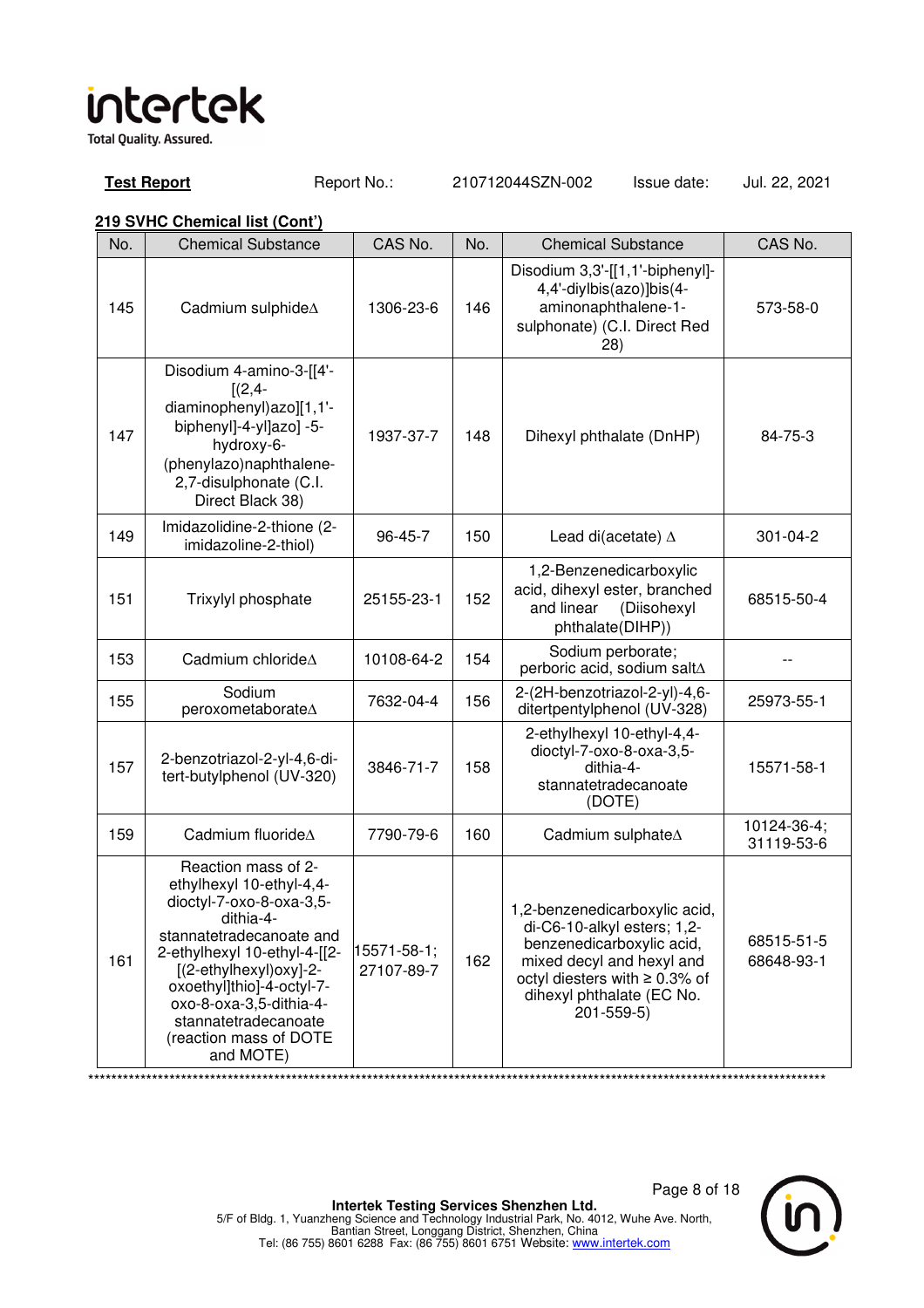**Test Report** Report No.: 210712044SZN-002 Issue date: Jul. 22, 2021

| No. | <b>Chemical Substance</b>                                                                                                                                                                                                                                                 | CAS No.                                    | No. | <b>Chemical Substance</b>                                                                                                                                                                                                                                                                                                       | CAS No.                             |
|-----|---------------------------------------------------------------------------------------------------------------------------------------------------------------------------------------------------------------------------------------------------------------------------|--------------------------------------------|-----|---------------------------------------------------------------------------------------------------------------------------------------------------------------------------------------------------------------------------------------------------------------------------------------------------------------------------------|-------------------------------------|
| 163 | 5-sec-butyl-2-(2,4-<br>dimethylcyclohex-3-en-1-<br>yl)-5-methyl-1,3-dioxane<br>$[1]$ , 5-sec-butyl-2- $(4, 6-$<br>dimethylcyclohex-3-en-1-<br>yl)-5-methyl-1,3-dioxane<br>[2] [covering any of the<br>individual isomers of [1]<br>and [2] or any<br>combination thereof] | 117933-89-8                                | 164 | Nitrobenzene                                                                                                                                                                                                                                                                                                                    | 98-95-3                             |
| 165 | 2,4-di-tert-butyl-6-(5-<br>chlorobenzotriazol-2-<br>yl)phenol (UV-327)                                                                                                                                                                                                    | 3864-99-1                                  | 166 | 2-(2H-benzotriazol-2-yl)-4-<br>(tert-butyl)-6-(sec-<br>butyl)phenol (UV-350)                                                                                                                                                                                                                                                    | 36437-37-3                          |
| 167 | 1,3-propanesultone                                                                                                                                                                                                                                                        | 1120-71-4                                  | 168 | Perfluorononan-1-oic-acid<br>and its sodium and<br>ammonium salts                                                                                                                                                                                                                                                               | 375-95-1<br>21049-39-8<br>4149-60-4 |
| 169 | Benzo[def]chrysene(Benz<br>o[a]pyrene                                                                                                                                                                                                                                     | $50 - 32 - 8$                              | 170 | 4,4'-isopropylidenediphenol<br>(Bisphenol A)                                                                                                                                                                                                                                                                                    | 80-05-7                             |
| 171 | Nonadecafluorodecanoic<br>aicd (PFDA) and its<br>sodium and ammonium<br>salts                                                                                                                                                                                             | 335-76-2<br>3108-42-7<br>3830-45-3         | 172 | 4-heptylphenol, branched and<br>linear [substances with a<br>linear and/or branched alkyl<br>chain with a carbon number<br>of 7 covalently bound<br>predominantly in position 4 to<br>phenol, covering also UVCB-<br>and well-defined substances<br>which include any of the<br>individual isomers or a<br>combination thereof] |                                     |
| 173 | $p-(1,1)$<br>dimethylpropyl)phenol                                                                                                                                                                                                                                        | 80-46-6                                    | 174 | Perfluorohexane-1-sulphonic<br>acid and its salts (PFHxS)                                                                                                                                                                                                                                                                       | 355-46-4                            |
| 175 | 1,6,7,8,9,14,15,16,17,17,<br>$18,18-$<br>Dodecachloropentacyclo[<br>12.2.1.16,9.02,13.05,10]o<br>ctadeca-7,15-diene<br>("Dechlorane Plus"TM)<br>[covering any of its<br>individual anti- and syn-<br>isomers or any<br>combination thereof]                               | 13560-89-9;<br>135821-74-8;<br>135821-03-3 | 176 | Benz[a]anthracene                                                                                                                                                                                                                                                                                                               | 56-55-3                             |
| 177 | Cadmium nitrate <sup><math>\Delta</math></sup>                                                                                                                                                                                                                            | 10325-94-7                                 | 178 | Cadmium carbonateA                                                                                                                                                                                                                                                                                                              | 513-78-0                            |

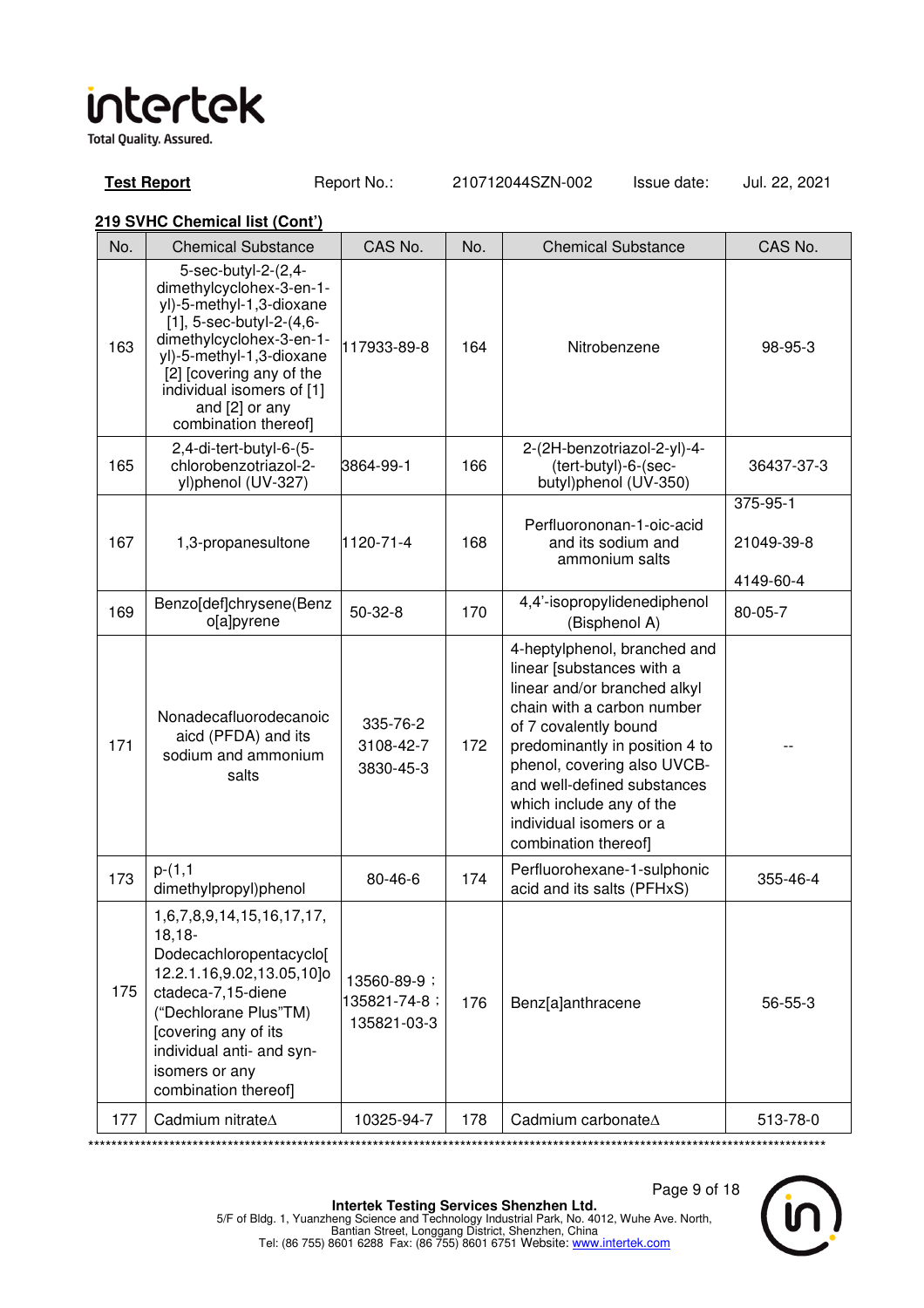**Test Report** Report No.: 210712044SZN-002 Issue date: Jul. 22, 2021

| No. | <b>Chemical Substance</b>                                                                                                                                                                            | CAS No.        | No. | <b>Chemical Substance</b>                                                                                                                                                 | CAS No.       |
|-----|------------------------------------------------------------------------------------------------------------------------------------------------------------------------------------------------------|----------------|-----|---------------------------------------------------------------------------------------------------------------------------------------------------------------------------|---------------|
| 179 | Cadmium hydroxideA                                                                                                                                                                                   | 21041-95-2     | 180 | Chrysene                                                                                                                                                                  | 218-01-9      |
| 181 | Reaction products of 1,3,4-<br>thiadiazolidine-2,5-dithione,<br>formaldehyde and 4-<br>heptylphenol, branched and<br>linear (RP-HP) [with $\geq$ 0.1%<br>w/w 4-heptylphenol,<br>branched and linear] |                | 182 | Benzene-1,2,4-tricarboxylic acid<br>1,2 anhydride (trimellitic anhydride,<br>TMA)                                                                                         | 552-30-7      |
| 183 | Dicyclohexyl phthalate<br>(DCHP)                                                                                                                                                                     | 84-61-7        | 184 | Octamethylcyclotetrasiloxane (D4)                                                                                                                                         | 556-67-2      |
| 185 | Decamethylcyclopentasilox<br>ane $(D5)$                                                                                                                                                              | 541-02-6       | 186 | Dodecamethylcyclohexasiloxane<br>(D6)                                                                                                                                     | 540-97-6      |
| 187 | Lead                                                                                                                                                                                                 | 7439-92-1      | 188 | Disodium octaborateA                                                                                                                                                      | 12008-41-2    |
| 189 | Benzo[ghi]perylene                                                                                                                                                                                   | 191-24-2       | 190 | Terphenyl hydrogenate                                                                                                                                                     | 61788-32-7    |
| 191 | Ethylenediamine (EDA)                                                                                                                                                                                | $107 - 15 - 3$ | 192 | 1,7,7-trimethyl-3-<br>(phenylmethylene)bicyclo[2.2.1]he<br>ptan-2-one                                                                                                     | 15087-24-8    |
| 193 | 2,2-bis(4'-hydroxyphenyl)-4-<br>methylpentane                                                                                                                                                        | 6807-17-6      | 194 | Benzo[k]fluoranthene                                                                                                                                                      | 207-08-9      |
| 195 | Fluoranthene                                                                                                                                                                                         | 206-44-0       | 196 | Phenanthrene                                                                                                                                                              | $85 - 01 - 8$ |
| 197 | Pyrene                                                                                                                                                                                               | 129-00-0       | 198 | 2,3,3,3-tetrafluoro-2-<br>(heptafluoropropoxy)propionic<br>acid, its salts and its acyl halides<br>(covering any of their individual<br>isomers and combinations thereof) |               |
| 199 | 4-tert-butylphenol (PTBP)                                                                                                                                                                            | 98-54-4        | 200 | 2-methoxyethyl acetate                                                                                                                                                    | 110-49-6      |
| 201 | Tris(4-nonylphenyl,<br>branched and linear)<br>phosphite (TNPP) with ≥<br>0.1% w/w of 4-nonylphenol,<br>branched and linear (4-NP)                                                                   |                | 202 | Diisohexyl phthalate                                                                                                                                                      | 71850-09-4    |
| 203 | 2-benzyl-2-dimethylamino-<br>$4'$ -<br>morpholinobutyrophenone                                                                                                                                       | 119313-12-1    | 204 | 2-methyl-1-(4-methylthiophenyl)-2-<br>morpholinopropan-1-one                                                                                                              | 71868-10-5    |

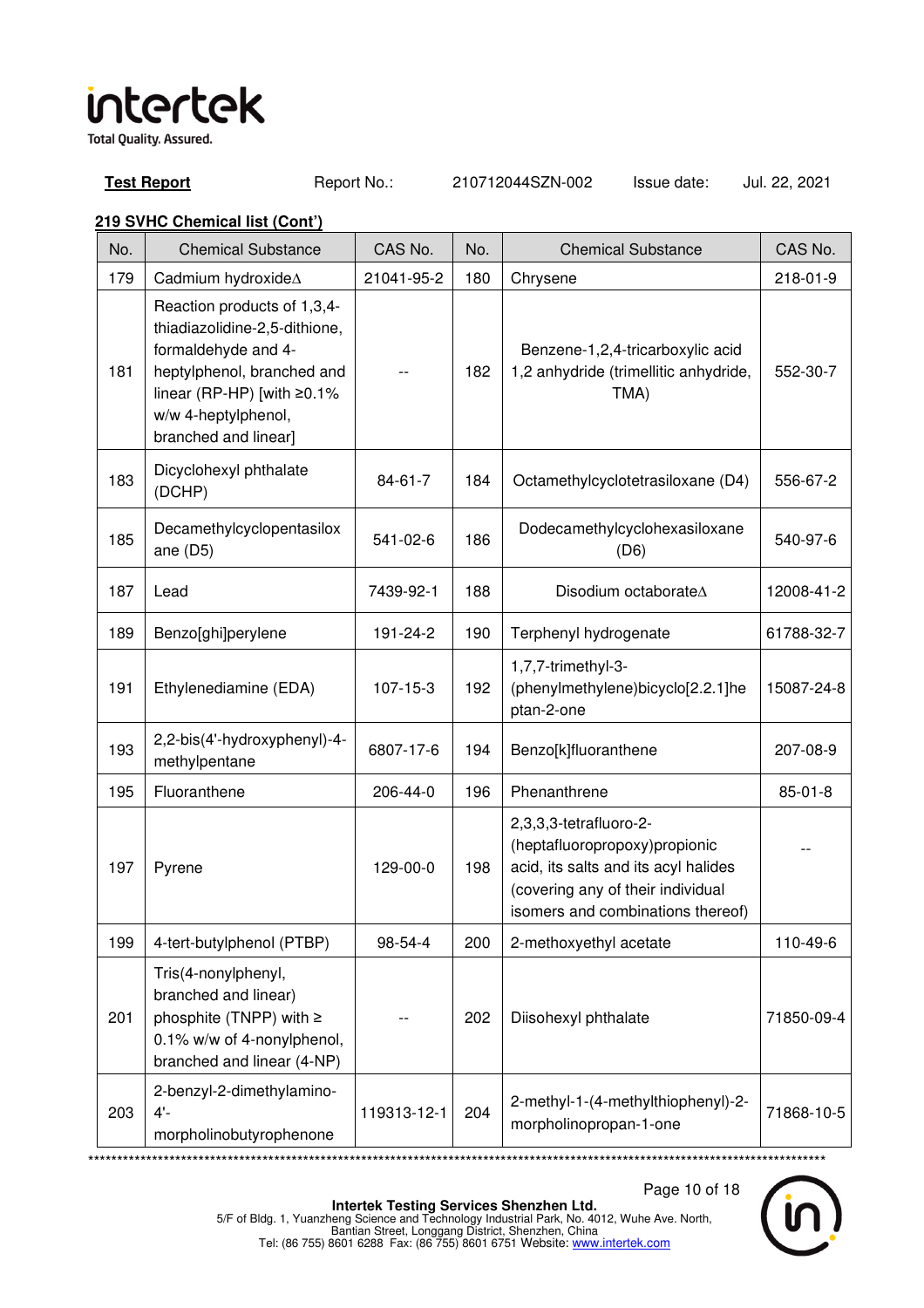**Test Report** Report No.: 210712044SZN-002 Issue date: Jul. 22, 2021

### **219 SVHC Chemical list (Cont')**

| No.                                                                                                                        | <b>Chemical Substance</b>                                                                                                                                                                                                          | CAS No.                                         | No. | <b>Chemical Substance</b>                                                     | CAS No.    |
|----------------------------------------------------------------------------------------------------------------------------|------------------------------------------------------------------------------------------------------------------------------------------------------------------------------------------------------------------------------------|-------------------------------------------------|-----|-------------------------------------------------------------------------------|------------|
| 205                                                                                                                        | Perfluorobutane sulfonic<br>acid (PFBS) and its salts                                                                                                                                                                              |                                                 | 206 | 1-vinylimidazole                                                              | 1072-63-5  |
| 207                                                                                                                        | 2-methylimidazole                                                                                                                                                                                                                  | 693-98-1                                        | 208 | Dibutylbis(pentane-2,4-dionato-<br>$O.O^{\prime}$ )tin                        | 22673-19-4 |
| 209                                                                                                                        | Butyl 4-hydroxybenzoate<br>(Butylparaben)                                                                                                                                                                                          | 94-26-8                                         | 210 | bis(2-(2-methoxyethoxy)ethyl)<br>ether                                        | 143-24-8   |
| 211                                                                                                                        | Dioctyltin dilaurate,<br>stannane, dioctyl-, bis(coco<br>acyloxy) derivs., and any<br>other stannane, dioctyl-,<br>bis(fatty acyloxy) derivs.<br>wherein C12 is the<br>predominant carbon<br>number of the fatty acyloxy<br>moiety |                                                 | 212 | 1,4-dioxane                                                                   | 123-91-1   |
| 213                                                                                                                        | $2,2-$<br>bis(bromomethyl)propane1,<br>3-diol (BMP);<br>2,2-dimethylpropan-1-ol,<br>tribromo derivative/3-<br>bromo-2,2-<br>bis(bromomethyl)-1-<br>propanol (TBNPA);<br>2,3-dibromo-1-propanol<br>$(2,3-DBPA)$                     | 3296-90-0<br>36483-57-5<br>1522-92-5<br>96-13-9 | 214 | 2-(4-tert-butylbenzyl)<br>propionaldehyde and its individual<br>stereoisomers |            |
| 215                                                                                                                        | $4,4-(1-$<br>methylpropylidene)bisphen<br>ol; (bisphenol B)                                                                                                                                                                        | 77-40-7                                         | 216 | Glutaral                                                                      | 111-30-8   |
| 217                                                                                                                        | Medium-chain chlorinated<br>paraffins (MCCP) [UVCB<br>substances consisting of<br>more than or equal to 80%<br>linear chloroalkanes with<br>carbon chain lengths within<br>the range from C14 to C17]                              |                                                 | 218 | Orthoboric acid, sodium salt                                                  | 13840-56-7 |
| 219                                                                                                                        | Phenol, alkylation products<br>(mainly in para position)<br>with C12-rich branched or<br>linear alkyl chains from<br>oligomerisation, covering<br>any individual isomers and/<br>or combinations thereof<br>(PDDP)                 |                                                 |     |                                                                               |            |
| $\Delta$ = Determination was based on elemental analysis. The content was calculated based on<br>assumption of worst-case. |                                                                                                                                                                                                                                    |                                                 |     |                                                                               |            |

\*\*\*\*\*\*\*\*\*\*\*\*\*\*\*\*\*\*\*\*\*\*\*\*\*\*\*\*\*\*\*\*\*\*\*\*\*\*\*\*\*\*\*\*\*\*\*\*\*\*\*\*\*\*\*\*\*\*\*\*\*\*\*\*\*\*\*\*\*\*\*\*\*\*\*\*\*\*\*\*\*\*\*\*\*\*\*\*\*\*\*\*\*\*\*\*\*\*\*\*\*\*\*\*\*\*\*\*\*\*\*\*\*\*\*\*\*\*\*\*\*\*\*\*\*\*\*\*\*

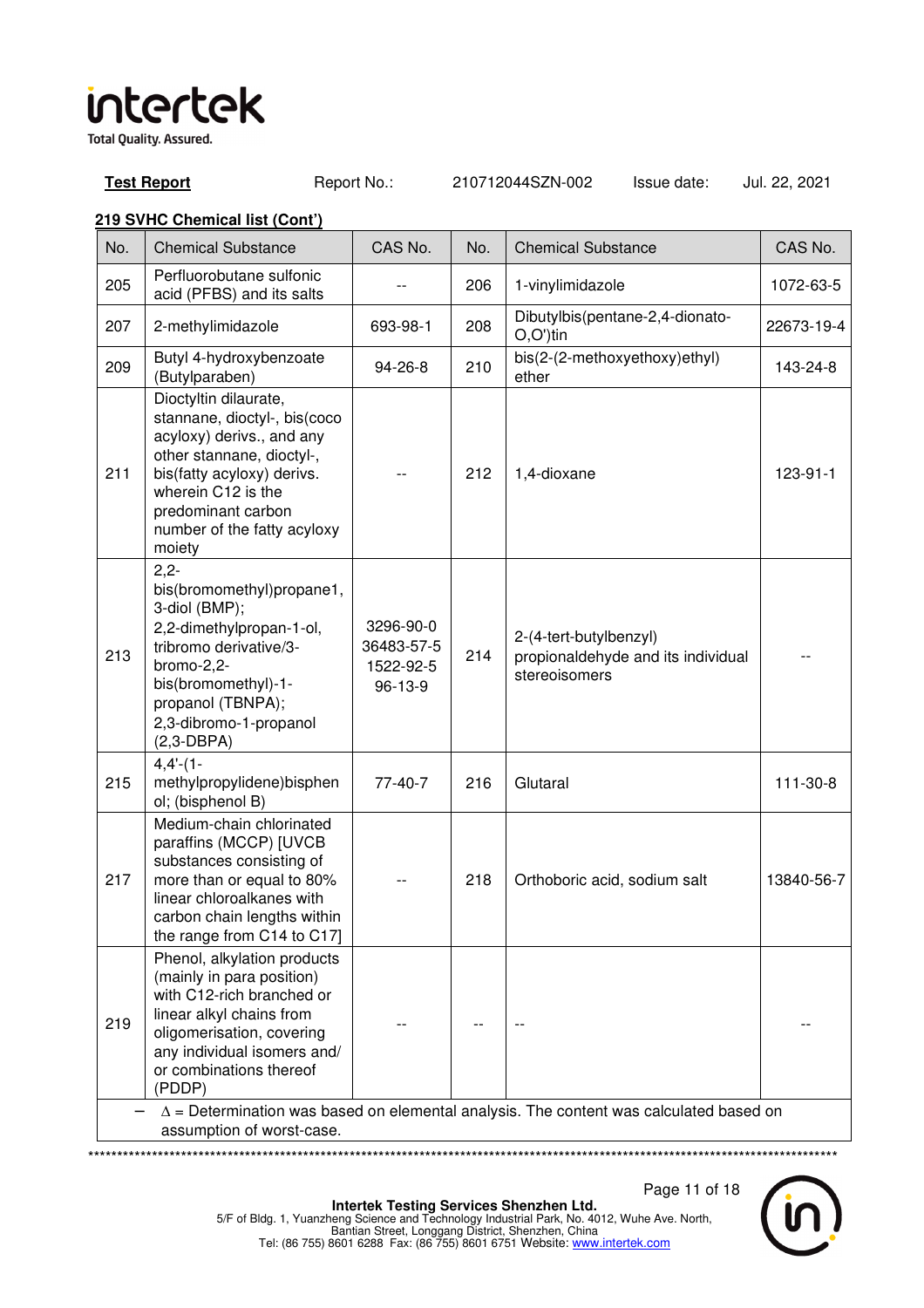**Total Quality. Assured.** 

| <b>Test Report</b> | Report No.: | 210712044SZN-002 | Issue date: | Jul. 22, 2021 |
|--------------------|-------------|------------------|-------------|---------------|
|--------------------|-------------|------------------|-------------|---------------|

### **Tested Components:**

- (1) White soft plastic with black printing.
- (2) Transparent soft plastic.
- (3) Transparent plastic sheet.
- (4) PCB with electrolytic components.
- (5) Solder.
- (6) Red plastic (wire covering).
- (7) Black plastic (wire covering).
- (8) Silver color metal wire.
- (9) Silver color metal.
- (10) White soft plastic (external wire covering).
- (11) Semi-transparent soft plastic.
- (12) Dull white soft plastic.
- (13) PCB.
- (14) Yellow soft plastic.
- (15) Solder.
- (16) Red plastic (wire covering).
- (17) Black/red plastic (wire covering).
- (18) Silver color metal wire.
- (19) Dull white soft plastic.
- (20) Black soft plastic (external wire covering).
- (21) Dull red plastic (wire covering).
- (22) Dull black plastic (wire covering).
- (23) Silver color metal wire.
- (24) Grey plastic.
- (25) Grey plastic.
- (26) Black treated metal (screw).
- (27) Semi-transparent plastic.
- (28) Dull silver color metal (frame).
- (29) PCB with electrolytic components.
- (30) Solder.
- (31) Silver color metal.
- (32) Silver color magnet.
- (33) Semi-transparent soft plastic.

### **SVHC Requirements**

Following substances may be identified as substance of very high concern (SVHC):

Substances classified as:

- (a) Carcinogenicity category 1A or 1B;
- (b) Germ cell mutagenicity category 1A or 1B;
- (c) Reproductive toxicity category 1A or 1B, adverse effects on sexual function and fertility or on development;
- (d) Persistent, bioaccumulative and toxic (PBT)
- (e) Very persistent and very bioaccumulative (vPvB)
- (f) Other substances for which there is scientific evidence of probable serious effects to human health or the environment which give rise to an equivalent level of concern, such as endocrine disrupters

\*\*\*\*\*\*\*\*\*\*\*\*\*\*\*\*\*\*\*\*\*\*\*\*\*\*\*\*\*\*\*\*\*\*\*\*\*\*\*\*\*\*\*\*\*\*\*\*\*\*\*\*\*\*\*\*\*\*\*\*\*\*\*\*\*\*\*\*\*\*\*\*\*\*\*\*\*\*\*\*\*\*\*\*\*\*\*\*\*\*\*\*\*\*\*\*\*\*\*\*\*\*\*\*\*\*\*\*\*\*\*\*\*\*\*\*\*\*\*\*\*\*\*\*\*\*\*\*\*



Page 12 of 18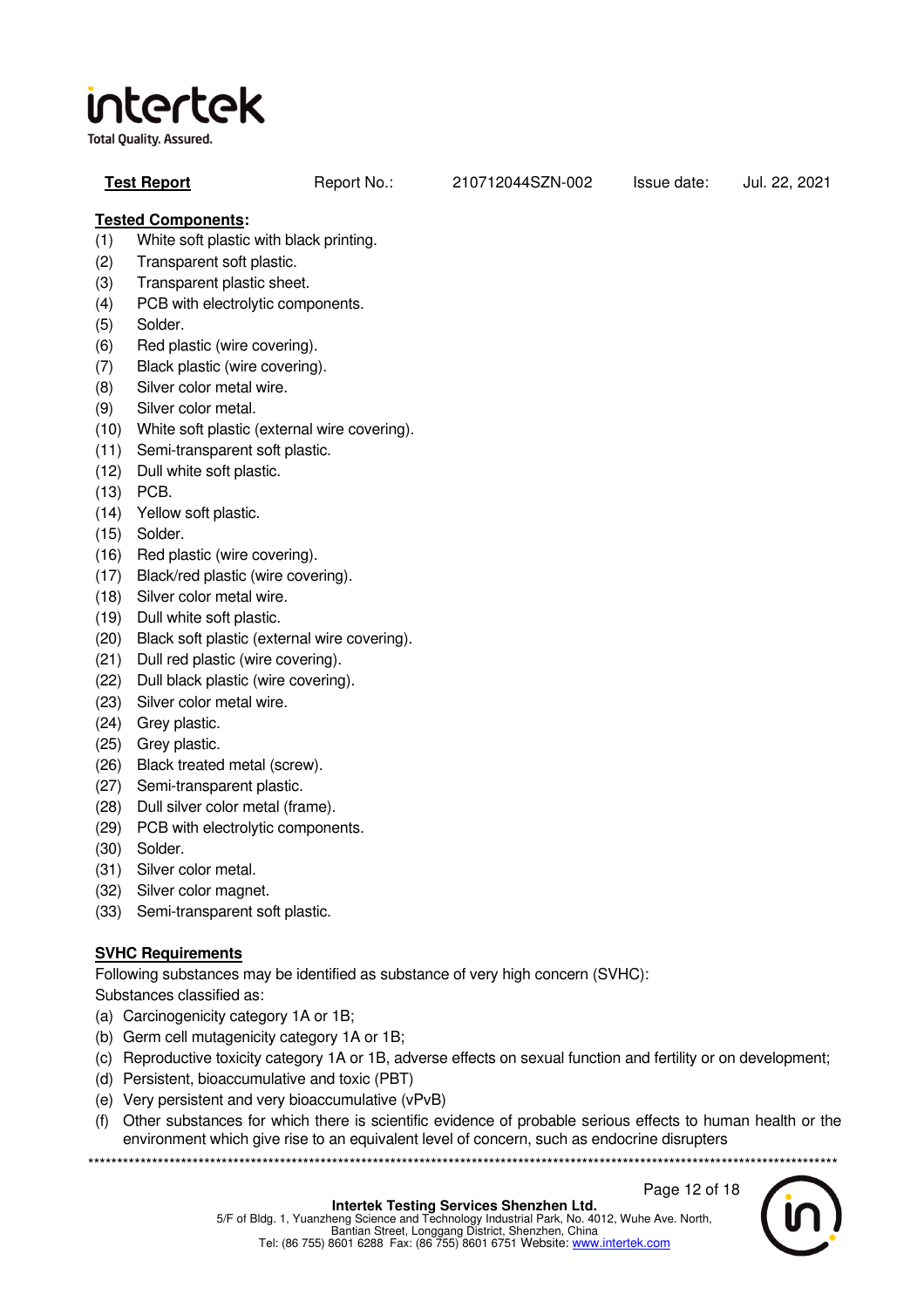**Total Quality. Assured.** 

**Test Report** Report No.: 210712044SZN-002 Issue date: Jul. 22, 2021

### **REACH Requirement:**

As per Article 7 of Regulation (EC) No 1907/2006 (REACH) as amended, if a substance of very high concern (SVHC) on the Candidate List for Authorisation is present in articles above a concentration of 0.1% weight by weight (w/w) and the substance is present in those articles in quantities totalling over 1 tonne per producer or per importer per year, then the producer or importer shall notify the European Chemicals Agency (ECHA). The notifications have to be submitted no later than 6 months after the inclusion in the Candidate List. The information to be notified shall include the following:

- (a) Identity and contact details of the producer or importer;
- (b) Registration number(s), if available;
- (c) Identity of the substance;
- (d) Classification of the substance(s);
- (e) Brief description of the use(s) of the substance(s) in the article and of the uses of the article(s);
- (f) Tonnage range of the substance(s).

As per Article 33(1) of Regulation (EC) No 1907/2006 (REACH) as amended, any supplier of an article containing a substance of very high concern (SVHC) on the Candidate List for Authorisation in a concentration above 0.1% weight by weight (w/w) shall provide the recipient of the article with information of safe use of the article. An article meets the requirement of Article 33(1) by default when no SVHC exceeds 0.1% weight by weight (w/w).

As per Article 33(2) of Regulation (EC) No 1907/2006 (REACH) as amended, any supplier of an article containing a substance of very high concern (SVHC) on the Candidate List for Authorisation in a concentration above 0.1% weight by weight (w/w) shall provide the consumer on request with information of safe use of the article, within 45 days of receipt of the request.

As per Court of Justice of the European Union Judgment in Case C-106/14, Press Release No 100/15 dated 10 September 2015, each of the articles incorporated as a component of a complex product is covered by the relevant duties to notify and provide information when they contain a substance of very high concern in a concentration above 0.1% of their mass.

### **Waste Framework Directive (WFD) Requirement:**

As per Article 9(1)(i) of Directive 2008/98/EC on waste (WFD, Waste Framework Directive) as amended, Member States shall take measures to ensure that any supplier of an article as defined in point 33 of Article 3 of Regulation (EC) No 1907/2006 (REACH) provides the information pursuant to Article 33(1) of Regulation (EC) No 1907/2006 (REACH) to the European Chemicals Agency (ECHA) as from 5 January 2021. Any supplier of an article containing a substance of very high concern (SVHC) on the Candidate List for Authorisation in a concentration above 0.1% weight by weight (w/w) on the EU market is required to submit a SCIP Notification on that article to ECHA, as from 5 January 2021.

\*\*\*\*\*\*\*\*\*\*\*\*\*\*\*\*\*\*\*\*\*\*\*\*\*\*\*\*\*\*\*\*\*\*\*\*\*\*\*\*\*\*\*\*\*\*\*\*\*\*\*\*\*\*\*\*\*\*\*\*\*\*\*\*\*\*\*\*\*\*\*\*\*\*\*\*\*\*\*\*\*\*\*\*\*\*\*\*\*\*\*\*\*\*\*\*\*\*\*\*\*\*\*\*\*\*\*\*\*\*\*\*\*\*\*\*\*\*\*\*\*\*\*\*\*\*\*\*\*

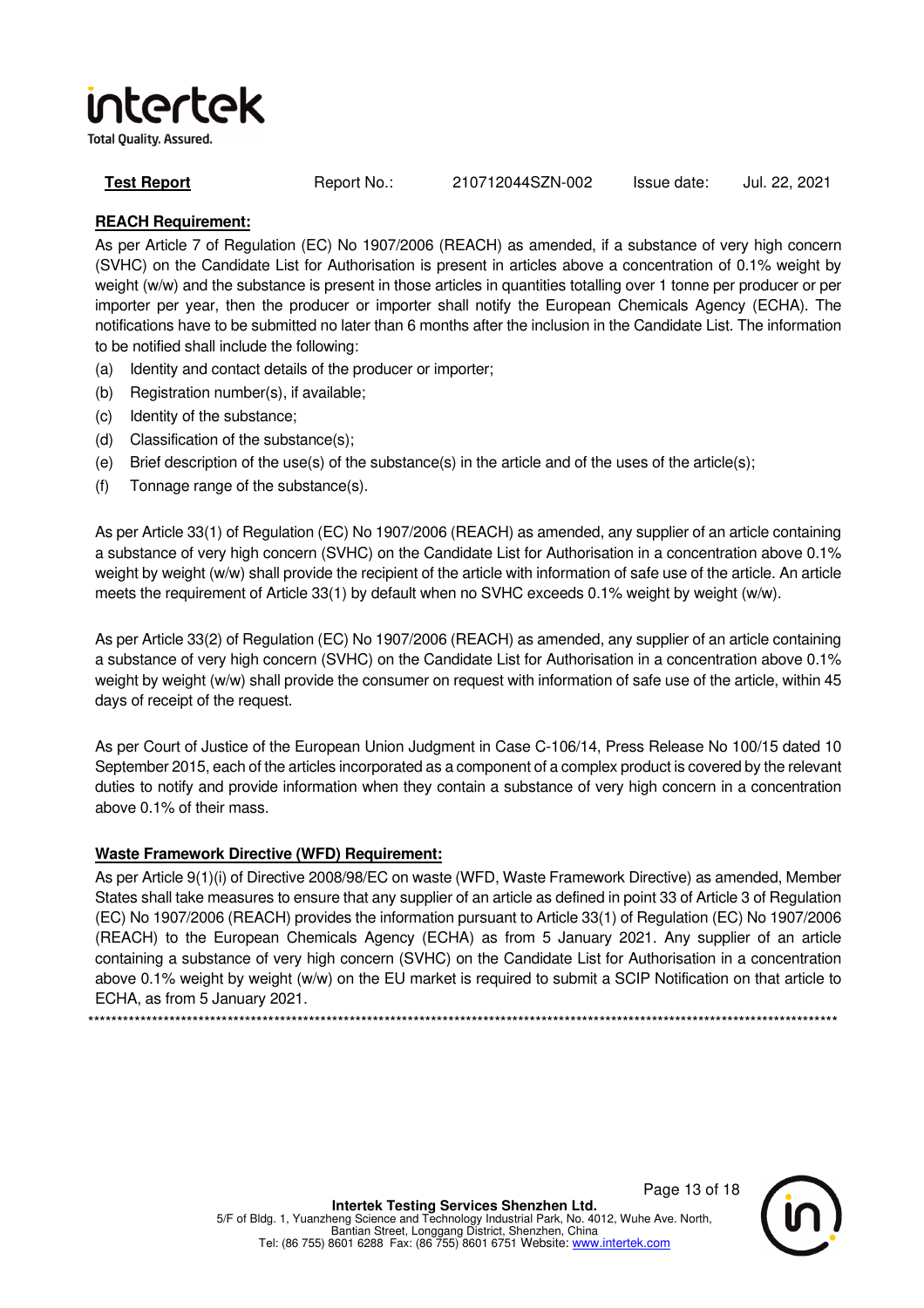

**Test Report** Report No.: 210712044SZN-002 Issue date: Jul. 22, 2021

**Photos for Tested Sample:** 



 Page 14 of 18 **Intertek Testing Services Shenzhen Ltd.**<br>5/F of Bldg. 1, Yuanzheng Science and Technology Industrial Park, No. 4012, Wuhe Ave. North,<br>Bantian Street, Longgang District, Shenzhen, China<br>Tel: (86 755) 8601 6288 Fax: (86 755

\*\*\*\*\*\*\*\*\*\*\*\*\*\*\*\*\*\*\*\*\*\*\*\*\*\*\*\*\*\*\*\*\*\*\*\*\*\*\*\*\*\*\*\*\*\*\*\*\*\*\*\*\*\*\*\*\*\*\*\*\*\*\*\*\*\*\*\*\*\*\*\*\*\*\*\*\*\*\*\*\*\*\*\*\*\*\*\*\*\*\*\*\*\*\*\*\*\*\*\*\*\*\*\*\*\*\*\*\*\*\*\*\*\*\*\*\*\*\*\*\*\*\*\*\*\*\*\*\*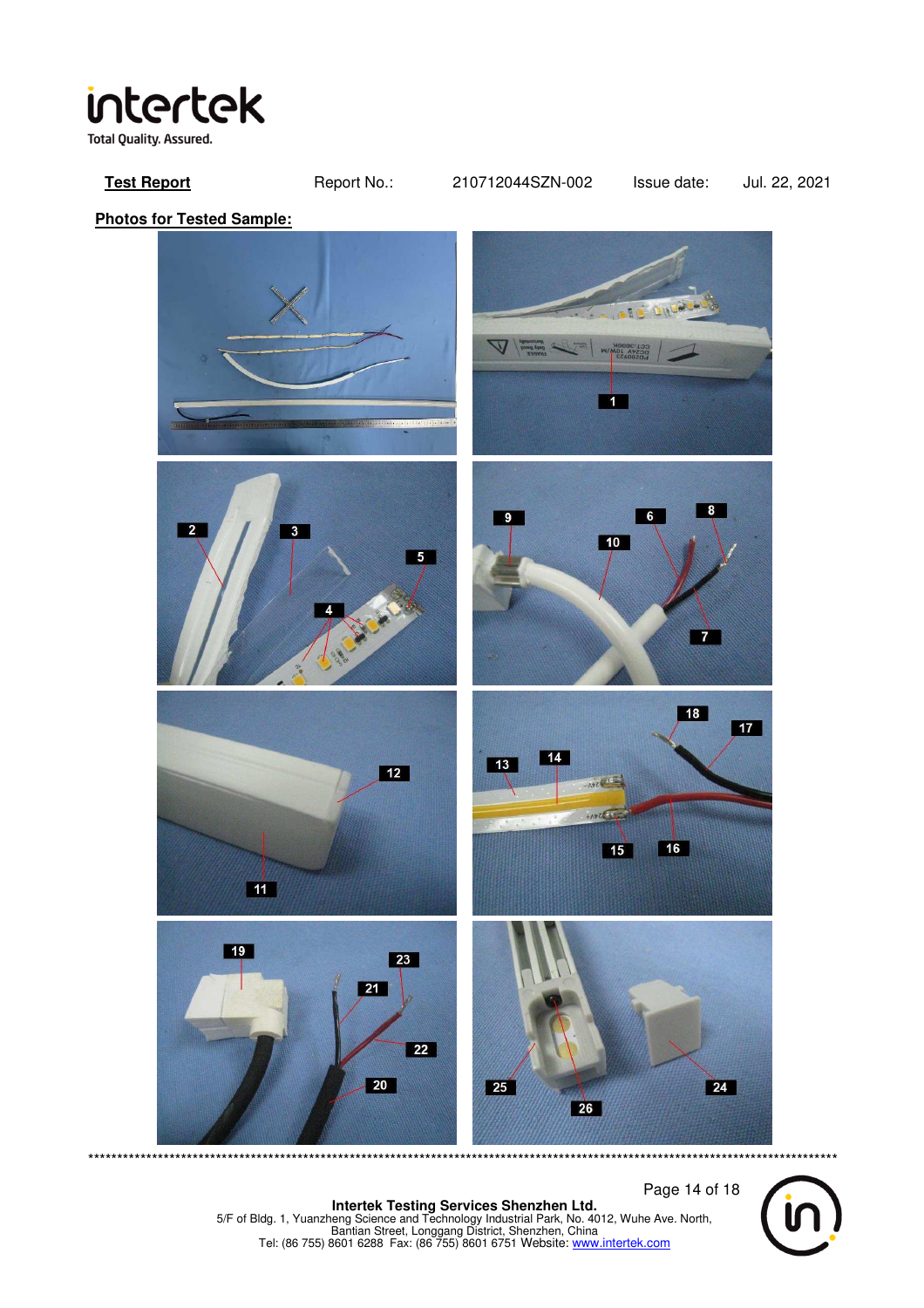**Test Report** Report No.: 210712044SZN-002 Issue date: Jul. 22, 2021

**Photos for Tested Sample:** 





### **Annex (The following information is provided by the client):**

| 产品系列         | 新证书型号                  | LED 类型    |  |
|--------------|------------------------|-----------|--|
|              | MARINE NEON 1615 WHT   |           |  |
|              | MARINE NEON 1220 WHT   |           |  |
|              | MARINE NEON 1010 WHT   | 2835/3014 |  |
|              | MARINE NEON TINI WHT   |           |  |
|              | MARINE NEON 0612 WHT   |           |  |
|              | MARINE NEON 1615 IQ    |           |  |
|              | MARINE NEON 1220 IQ    | 3014      |  |
|              | MARINE NEON 1010 IQ    |           |  |
| LEDLINE FLEX | MARINE NEON TINI IQ    |           |  |
|              | MARINE NEON 0612 IQ    |           |  |
|              | MARINE NEON 1615 RGB   |           |  |
|              | MARINE NEON 1220 RGB   |           |  |
|              | MARINE NEON 1010 RGB   | 4040      |  |
|              | MARINE NEON TINI RGB   |           |  |
|              | MARINE NEON 0612 RGB   |           |  |
|              | MARINE NEON 1615 MEDIA | 5050      |  |
|              | MARINE NEON 1220 MEDIA |           |  |

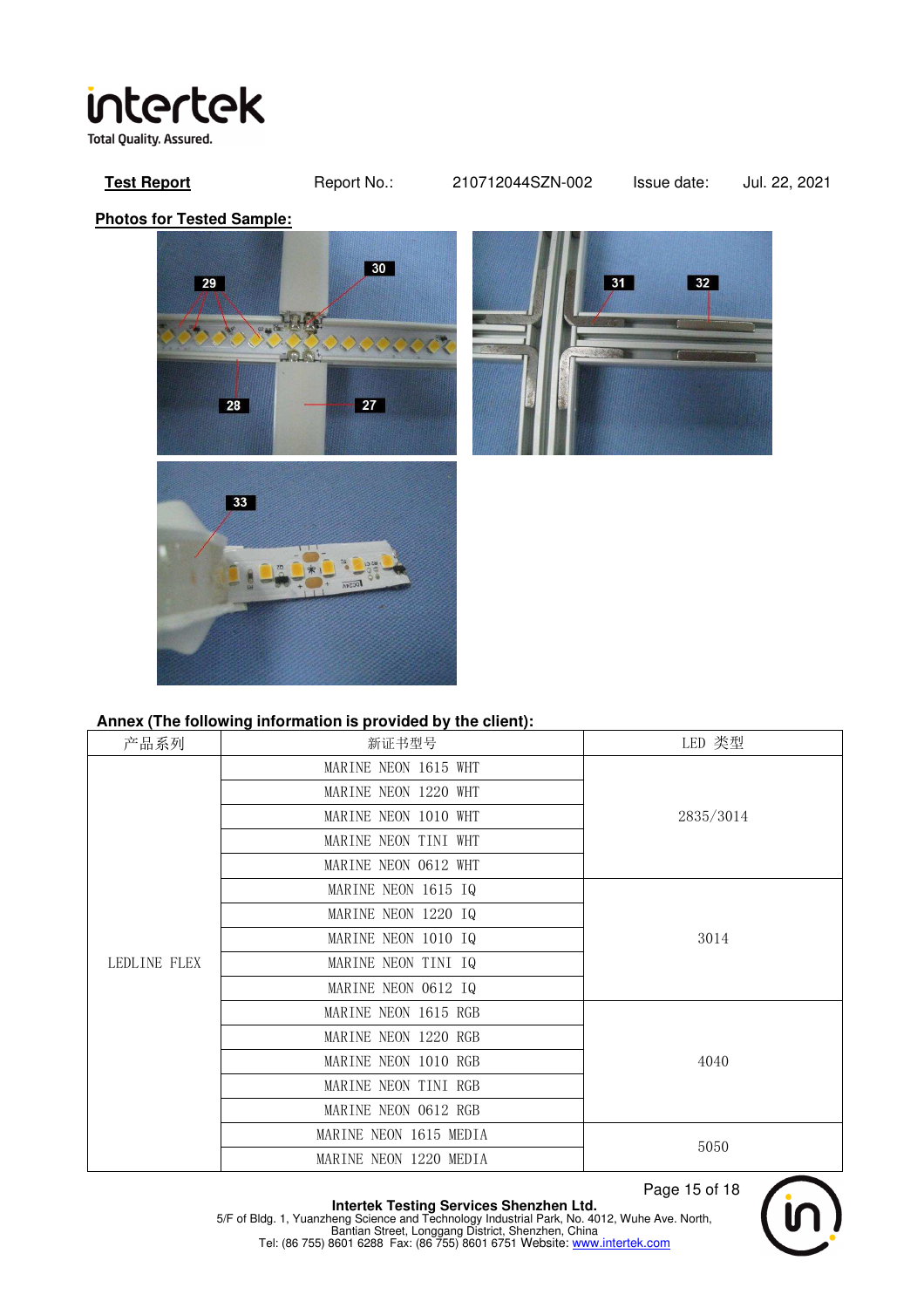

**Total Quality. Assured.** 

| <b>Test Report</b> | Report No.:                   | 210712044SZN-002 | Issue date: | Jul. 22, 2021 |  |
|--------------------|-------------------------------|------------------|-------------|---------------|--|
|                    | MARINE NEON 1615 AURORA       |                  |             |               |  |
|                    | MARINE NEON 1220 AURORA       |                  |             |               |  |
|                    | MARINE NEON 1615 RGBW         |                  |             |               |  |
|                    | MARINE NEON 1220 RGBW         |                  |             |               |  |
|                    | LINIO NEON 1615 TV            |                  |             |               |  |
|                    | LINIO NEON 1220 SV            |                  |             |               |  |
|                    | LINIO NEON 1212 TV            |                  |             |               |  |
|                    | LINIO NEON 1010 TV            |                  |             |               |  |
|                    | LINIO NEON 0612 SV            |                  |             |               |  |
|                    | LINIO NEON R16                |                  | 2835        |               |  |
|                    | LINIO NEON 3020               |                  |             |               |  |
|                    | LINIO NEON 3D                 |                  |             |               |  |
|                    | LINIO NEON 1225 SV            |                  |             |               |  |
|                    | LINIO NEON 360                |                  |             |               |  |
|                    | LINIO NEON 1615 TV TW         |                  |             |               |  |
|                    | LINIO NEON 1220 SV TW         |                  |             |               |  |
|                    | LINIO NEON 1212 TV TW         |                  | 3014        |               |  |
|                    | LINIO NEON 1010 TV TW         |                  |             |               |  |
|                    | LINIO NEON 0612 SV TW         |                  |             |               |  |
|                    | LINIO NEON R16 TW             |                  |             |               |  |
|                    | LINIO NEON 3020 TW            |                  |             |               |  |
| <b>ASTON</b>       | LINIO NEON 3D TW              |                  |             |               |  |
|                    | LINIO NEON 360 TW             |                  |             |               |  |
|                    | LINIO NEON 3D TW              |                  |             |               |  |
|                    | LINIO NEON 1615 TV RGB        |                  |             |               |  |
|                    | LINIO NEON 1220 SV RGB        |                  |             |               |  |
|                    | LINIO NEON 1212 TV RGB        |                  |             |               |  |
|                    | LINIO NEON 1010 TV RGB        |                  |             |               |  |
|                    | LINIO NEON 0612 SV RGB        |                  | 4040        |               |  |
|                    | LINIO NEON R16 RGB            |                  |             |               |  |
|                    | LINIO NEON 3020 RGB           |                  |             |               |  |
|                    | LINIO NEON 3D RGB             |                  |             |               |  |
|                    | LINIO NEON 1225 SV RGB        |                  |             |               |  |
|                    | LINIO NEON 360 RGB            |                  |             |               |  |
|                    | LINIO NEON 1615 TV RGBW       |                  | 5050        |               |  |
|                    | LINIO NEON 1220 SV RGBW       |                  |             |               |  |
|                    | LINIO NEON 1615 TV RGB PIXEL  |                  |             |               |  |
|                    | LINIO NEON 1220 SV RGB PIXEL  |                  |             |               |  |
|                    | LINIO NEON 1615 TV RGBW PIXEL |                  |             |               |  |

 Page 16 of 18 **Intertek Testing Services Shenzhen Ltd.**<br>5/F of Bldg. 1, Yuanzheng Science and Technology Industrial Park, No. 4012, Wuhe Ave. North,<br>Bantian Street, Longgang District, Shenzhen, China<br>Tel: (86 755) 8601 6288 Fax: (86 755

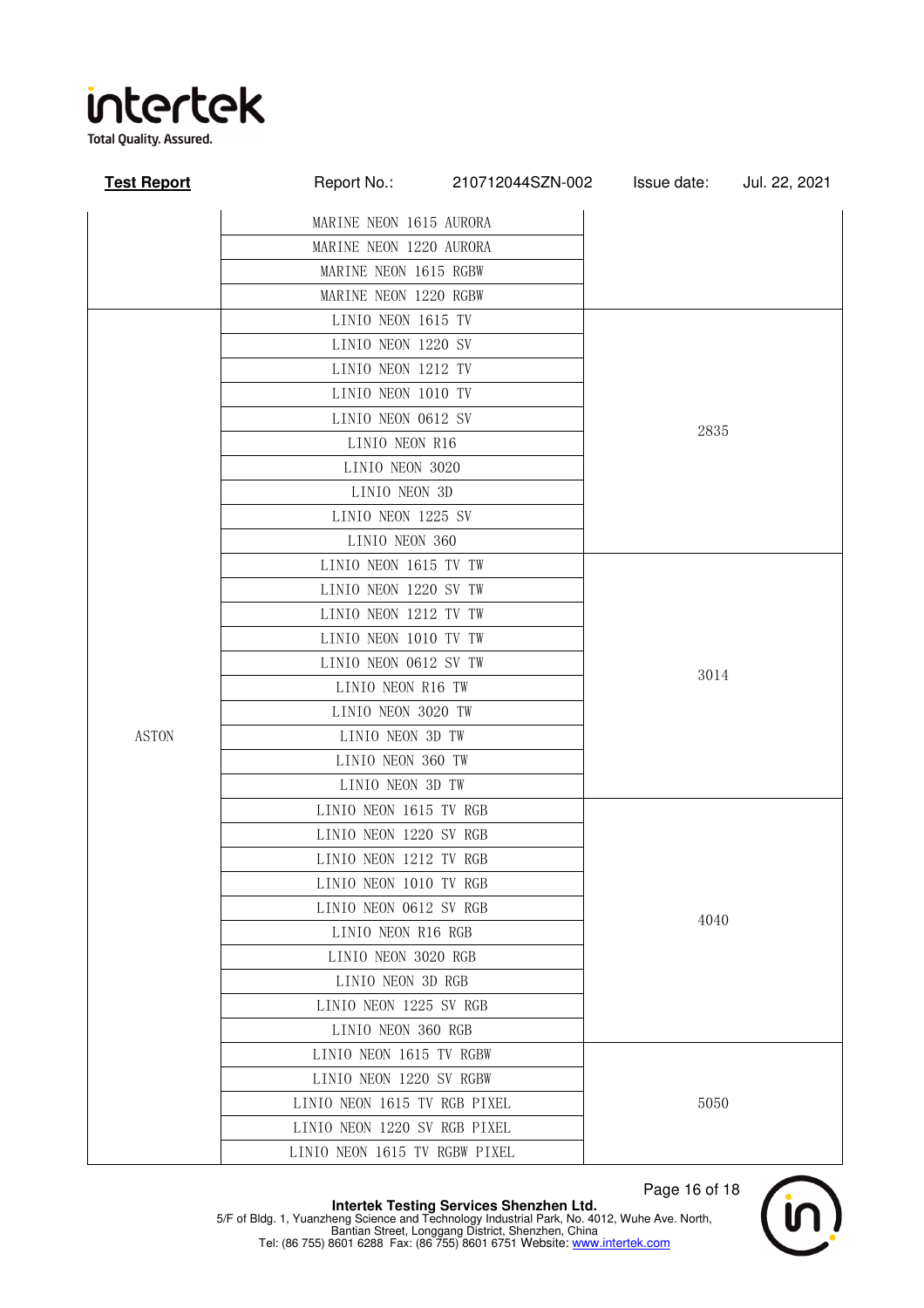

**Test Report** Report No.: 210712044SZN-002 Issue date: Jul. 22, 2021 LINIO NEON 1220 SV RGBW PIXEL LINIO NEON R16 RGBW LINIO NEON 3020 RGBW LINIO NEON 3D RGBW LINIO NEON 1225 SV RGBW LINIO NEON 360 RGBW LINIO NEON 0606 TV 2216 LINIO NEON 0408 SV Linear profile LED CLICK LINE 2835 BRILI LINEAR WHT **COVEFLEX** AERO TAPE 2835 AERO TAPE HD VICT TAPE SKYE TAPE ALTA TAPE AERO TAPE IP54 AERO TAPE HD IP54 DERU TAPE 1808 DERU TAPE HD NOVA TAPE IP54 COB NOVA TAPE IP68 NOVA TAPE S NOVA TAPE NOVA TAPE TW NOVA TAPE RGB NOVA TAPE RGBW NOVA TAPE RGBWW AERO TAPE TW **NAPLA 2835** DERU TAPE TW 1808 NOVA TAPE DTW 2835 DIAM TAPE BELA TAPE RGBW 5050 BELA TAPE RGBWW KENE TAPE 2835 KENE TAPE HD SAMO TAPE ARTH TAPE FERR TAPE SHER TAPE